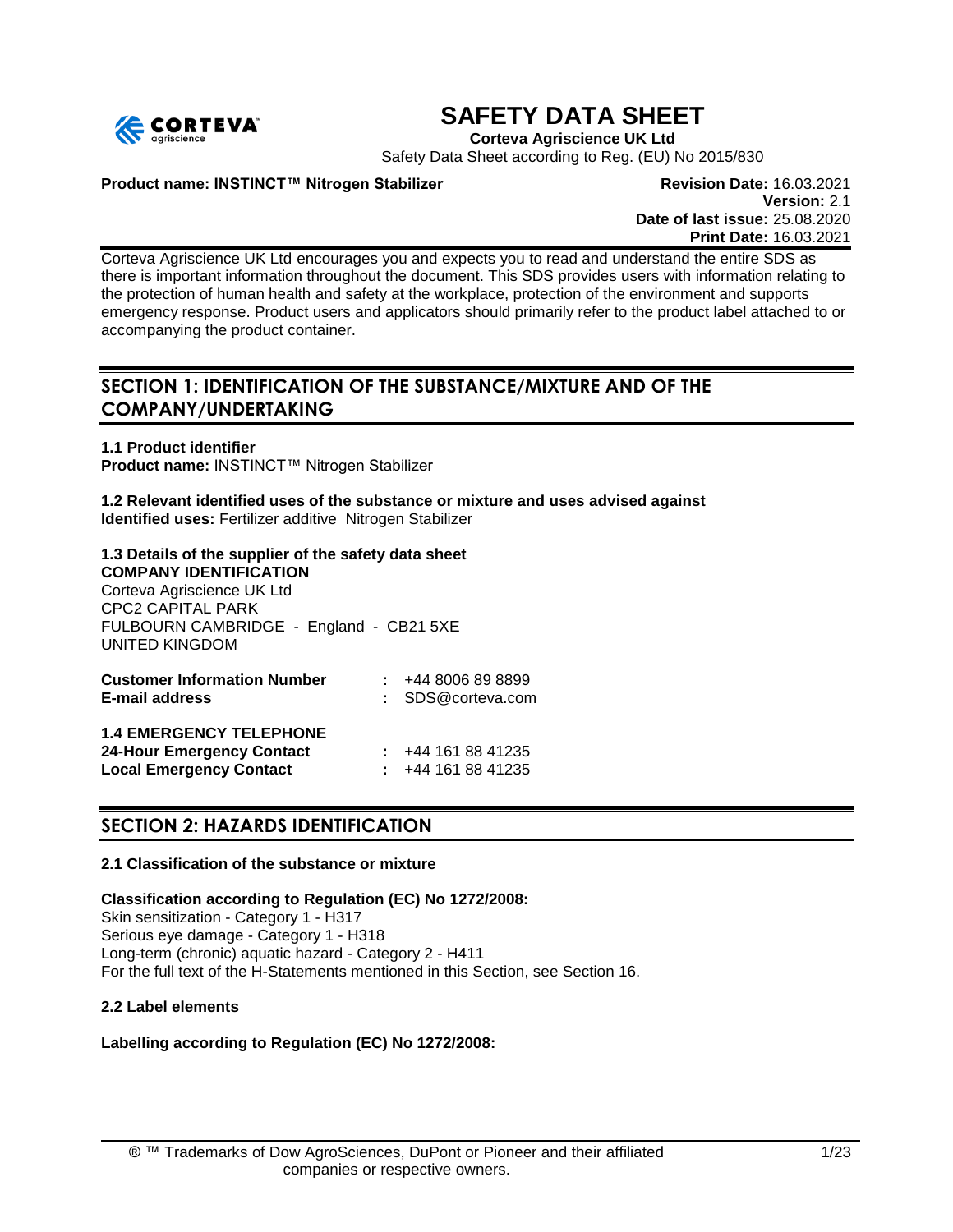#### **Hazard pictograms**



#### **Signal Word: DANGER**

#### **Hazard statements**

| H317 | May cause an allergic skin reaction.             |
|------|--------------------------------------------------|
| H318 | Causes serious eye damage.                       |
| H411 | Toxic to aquatic life with long lasting effects. |

#### **Precautionary statements**

| P <sub>280</sub> | Wear protective gloves/ protective clothing/ eye protection/ face protection.                                                                                                                |
|------------------|----------------------------------------------------------------------------------------------------------------------------------------------------------------------------------------------|
| P302 + P352      | IF ON SKIN: Wash with plenty of water.                                                                                                                                                       |
| $P305 + P351$    | IF IN EYES: Rinse cautiously with water for several minutes. Remove contact lenses,                                                                                                          |
| $+$ P338 +       | if present and easy to do. Continue rinsing. Immediately call a POISON CENTER/                                                                                                               |
| P310             | doctor.                                                                                                                                                                                      |
| P <sub>501</sub> | Dispose of contents/container to a licensed hazardous-waste disposal contractor or<br>collection site except for empty clean containers which can be disposed of as non-<br>hazardous waste. |
|                  |                                                                                                                                                                                              |

# **Supplemental information**<br>EUH401 To avoid risk

To avoid risks to human health and the environment, comply with the instructions for use.

EUH204 Contains isocyanates. May produce an allergic reaction.

#### **2.3 Other hazards**

No data available

## **SECTION 3: COMPOSITION/INFORMATION ON INGREDIENTS**

### **3.2 Mixtures**

| <b>CASRN/</b><br>$EC-No.$<br>Index-No. | <b>REACH</b><br><b>Registration</b><br><b>Number</b> | <b>Concentration</b> | <b>Component</b> | Classification:<br><b>REGULATION (EC) No</b><br>1272/2008 |
|----------------------------------------|------------------------------------------------------|----------------------|------------------|-----------------------------------------------------------|
|                                        |                                                      |                      |                  |                                                           |
| <b>CASRN</b>                           |                                                      | 26.01%               | nitrapyrin (ISO) | l Acute Tox. - 4 - H302                                   |
| 1929-82-4                              |                                                      |                      |                  | Eye Irrit. - 2 - H319                                     |
| EC-No.                                 |                                                      |                      |                  | Skin Sens. - 1 - H317                                     |
| 217-682-2                              |                                                      |                      |                  | Aquatic Chronic - 2 - H411                                |
| Index-No.                              |                                                      |                      |                  |                                                           |
| 006-057-00-8                           |                                                      |                      |                  |                                                           |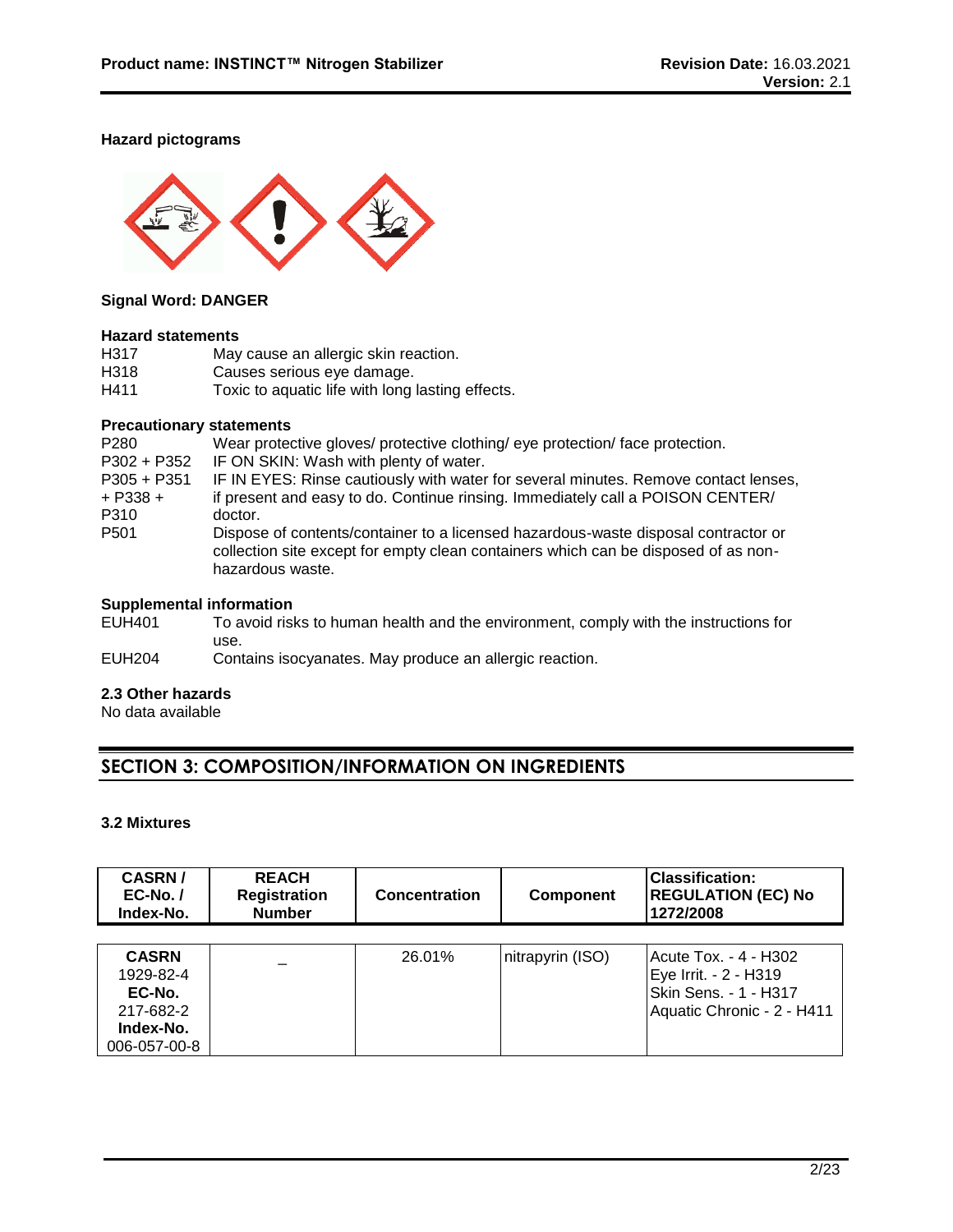| <b>CASRN</b><br>64742-94-5<br>EC-No.<br>265-198-5<br>Index-No.<br>649-424-00-3 |                                            | $>= 3.0 - 10.0 \%$                             | solvent naphtha<br>(petroleum), heavy<br>arom.                  | Asp. Tox. - 1 - H304<br>Aquatic Chronic - 2 - H411                                                                                                        |
|--------------------------------------------------------------------------------|--------------------------------------------|------------------------------------------------|-----------------------------------------------------------------|-----------------------------------------------------------------------------------------------------------------------------------------------------------|
| <b>CASRN</b><br>68070-99-5<br>EC-No.<br>Index-No.                              |                                            | $>= 1.0 - < 3.0 \%$                            | Decyl alcohol,<br>ethoxylated,<br>phosphated,<br>potassium salt | Skin Irrit. - 2 - H315<br>Eye Dam. - 1 - H318                                                                                                             |
| <b>CASRN</b><br>1129-19-7<br>EC-No.<br>Index-No.                               |                                            | $>= 1.0 - < 3.0 %$                             | 4,6-dichloro-2-<br>trichloromethyl<br>pyridine                  | Acute Tox. - 4 - H302<br>Skin Irrit. - 2 - H315<br>Eye Irrit. - 2 - H319                                                                                  |
| <b>CASRN</b><br>73018-34-5<br>EC-No.<br>Index-No.                              |                                            | $>= 1.0 - < 3.0 \%$                            | Polyoxyethylene<br>octyl ether<br>phosphate<br>potassium salt   | Skin Irrit. - 2 - H315<br>Eye Dam. - 1 - H318                                                                                                             |
| <b>CASRN</b><br>2176-62-7<br>EC-No.<br>218-535-5<br>Index-No.                  |                                            | $>= 0.3 - < 1.0 %$                             | $2,3,4,5,6-$                                                    | Acute Tox. - 4 - H302<br>Pentachloropyridine Skin Sens. - 1 - H317<br>Aquatic Acute - 1 - H400<br>Aquatic Chronic - 1 - H410                              |
| <b>CASRN</b><br>1197-03-1<br>EC-No.<br>Index-No.                               |                                            | $>= 0.1 - < 0.25 \%$                           | 3-Chloro-6-<br>dine                                             | Acute Tox. - 4 - H302<br>(trichloromethyl) pyri   Acute Tox. - 3 - H331<br>Eye Irrit. - 2 - H319<br>Skin Sens. - 1 - H317<br>Aquatic Chronic - 2 - H411   |
| <b>CASRN</b><br>2634-33-5<br>EC-No.<br>220-120-9<br>Index-No.<br>613-088-00-6  |                                            | $>= 0.0025 - 0.025$   1,2-benzisothiazol-<br>% | $3(2H)$ -one                                                    | Acute Tox. - 4 - H302<br>Skin Irrit. - 2 - H315<br>Eye Dam. - 1 - H318<br>Skin Sens. - 1 - H317<br>Aquatic Acute - 1 - H400<br>Aquatic Chronic - 3 - H412 |
|                                                                                | Substances with a workplace exposure limit |                                                |                                                                 |                                                                                                                                                           |
| <b>CASRN</b><br>7647-14-5<br>EC-No.<br>231-598-3<br>Index-No.                  |                                            | $>= 3.0 - 10.0 \%$                             | Sodium chloride                                                 | Not classified                                                                                                                                            |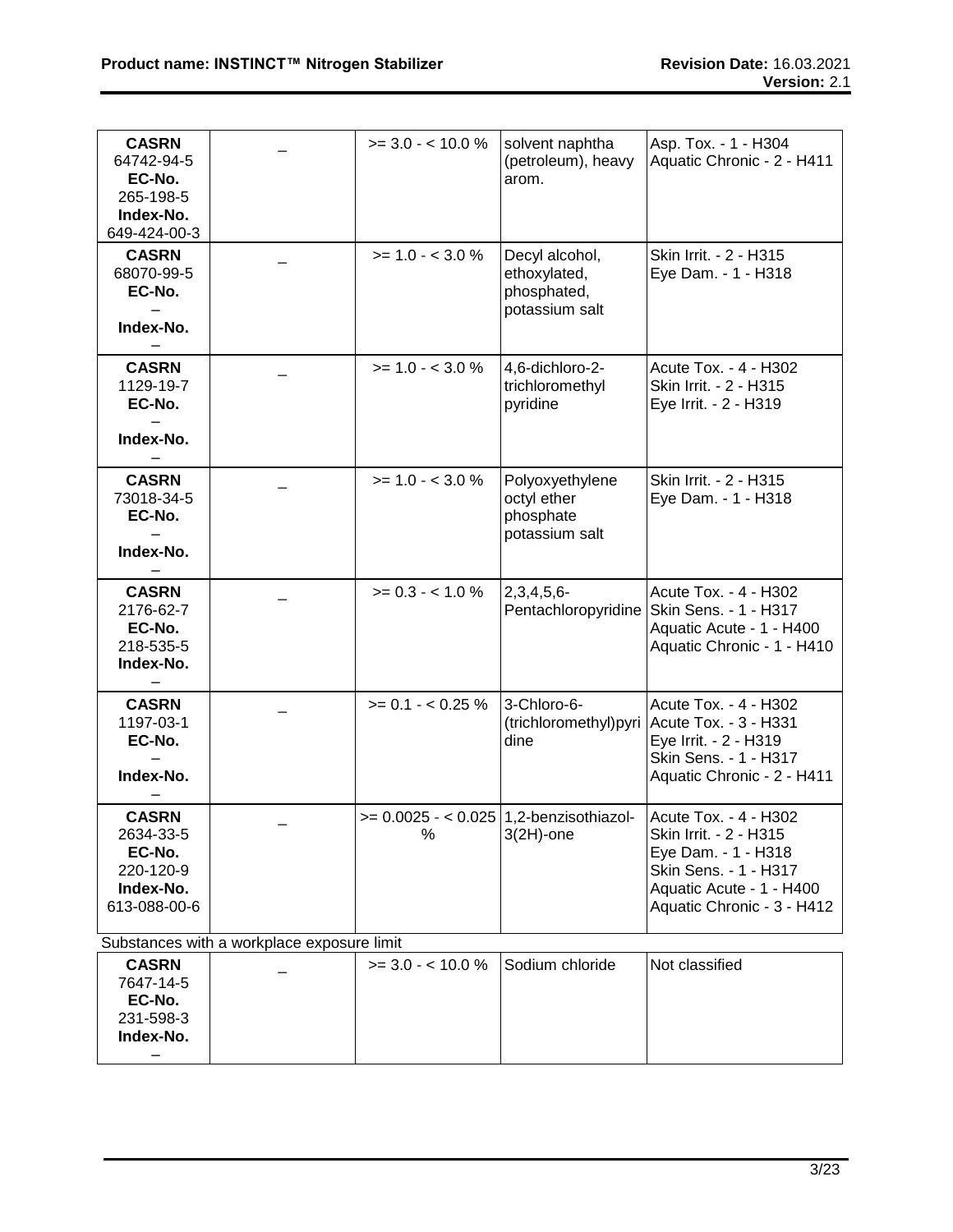| <b>CASRN</b>  | $\overline{\phantom{m}}$ | $>= 1.0 - 3.0 \%$ | Propylene glycol | Not classified |
|---------------|--------------------------|-------------------|------------------|----------------|
| $57 - 55 - 6$ |                          |                   |                  |                |
| EC-No.        |                          |                   |                  |                |
| 200-338-0     |                          |                   |                  |                |
| Index-No.     |                          |                   |                  |                |
| –             |                          |                   |                  |                |

For the full text of the H-Statements mentioned in this Section, see Section 16.

## **SECTION 4: FIRST AID MEASURES**

#### **4.1 Description of first aid measures**

#### **General advice:**

First Aid responders should pay attention to self-protection and use the recommended protective clothing (chemical resistant gloves, splash protection). If potential for exposure exists refer to Section 8 for specific personal protective equipment.

**Inhalation:** Move person to fresh air; if effects occur, consult a physician.

**Skin contact:** Wash off with plenty of water.

**Eye contact:** Flush eyes thoroughly with water for several minutes. Remove contact lenses after the initial 1-2 minutes and continue flushing for several additional minutes. If effects occur, consult a physician, preferably an ophthalmologist.

**Ingestion:** No emergency medical treatment necessary.

#### **4.2 Most important symptoms and effects, both acute and delayed:**

Aside from the information found under Description of first aid measures (above) and Indication of immediate medical attention and special treatment needed (below), any additional important symptoms and effects are described in Section 11: Toxicology Information.

#### **4.3 Indication of any immediate medical attention and special treatment needed**

**Notes to physician:** No specific antidote. Treatment of exposure should be directed at the control of symptoms and the clinical condition of the patient.

#### **SECTION 5: FIREFIGHTING MEASURES**

#### **5.1 Extinguishing media**

**Suitable extinguishing media:** Water spray Alcohol-resistant foam Dry chemical

**Unsuitable extinguishing media:** None known.

#### **5.2 Special hazards arising from the substance or mixture**

**Hazardous combustion products:** During a fire, smoke may contain the original material in addition to combustion products of varying composition which may be toxic and/or irritating. Combustion products may include and are not limited to: Carbon monoxide. Carbon dioxide. Hydrogen chloride.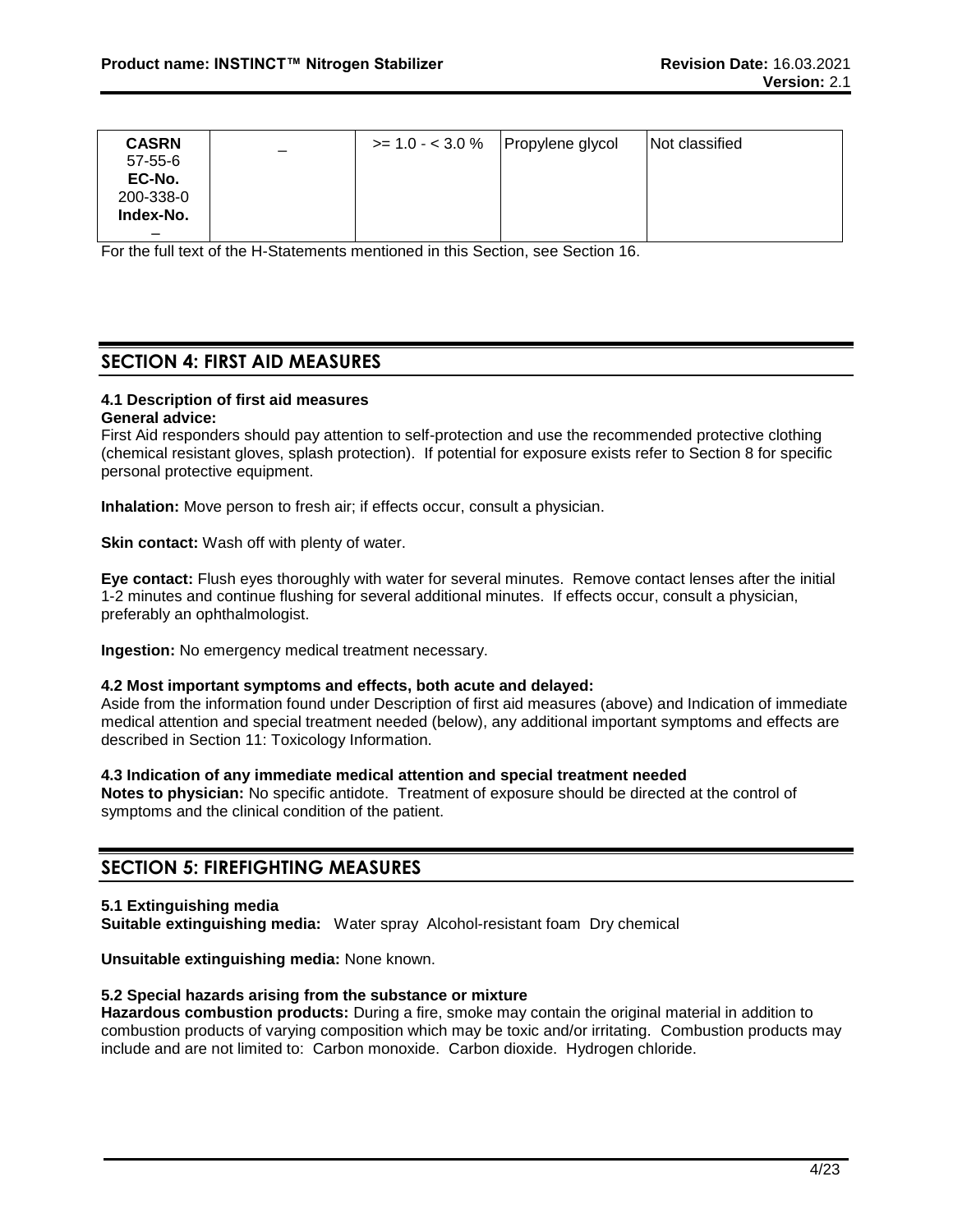**Unusual Fire and Explosion Hazards:** Exposure to combustion products may be a hazard to health. Do not allow run-off from fire fighting to enter drains or water courses.

#### **5.3 Advice for firefighters**

**Fire Fighting Procedures:** Collect contaminated fire extinguishing water separately. This must not be discharged into drains. Fire residues and contaminated fire extinguishing water must be disposed of in accordance with local regulations.

 Remove undamaged containers from fire area if it is safe to do so. Evacuate area. Use extinguishing measures that are appropriate to local circumstances and the surrounding environment. Use water spray to cool unopened containers. Collect contaminated fire extinguishing water separately. This must not be discharged into drains. Fire residues and contaminated fire extinguishing water must be disposed of in accordance with local regulations.

**Special protective equipment for firefighters:** In the event of fire, wear self-contained breathing apparatus. Use personal protective equipment.

## **SECTION 6: ACCIDENTAL RELEASE MEASURES**

**6.1 Personal precautions, protective equipment and emergency procedures:** Ensure adequate ventilation. Use personal protective equipment. Use appropriate safety equipment. For additional information, refer to Section 8, Exposure Controls and Personal Protection.

**6.2 Environmental precautions:** If the product contaminates rivers and lakes or drains inform respective authorities. Discharge into the environment must be avoided. Prevent further leakage or spillage if safe to do so. Prevent spreading over a wide area (e.g. by containment or oil barriers). Retain and dispose of contaminated wash water. Local authorities should be advised if significant spillages cannot be contained. Prevent from entering into soil, ditches, sewers, waterways and/or groundwater. See Section 12, Ecological Information.

**6.3 Methods and materials for containment and cleaning up:** Clean up remaining materials from spill with suitable absorbant. Local or national regulations may apply to releases and disposal of this material, as well as those materials and items employed in. For large spills, provide dyking or other appropriate containment to keep material from spreading. If dyked material can be pumped, recovered material should be stored in a vented container. The vent must prevent the ingress of water as further reaction with spilled materials can take place which could lead to overpressurization of the container. Keep in suitable, closed containers for disposal. Wipe up with absorbent material (e.g. cloth, fleece). Soak up with inert absorbent material (e.g. sand, silica gel, acid binder, universal binder, sawdust). See Section 13, Disposal Considerations, for additional information.

#### **6.4 Reference to other sections:**

See sections: 7, 8, 11, 12 and 13.

## **SECTION 7: HANDLING AND STORAGE**

**7.1 Precautions for safe handling:** Avoid formation of aerosol. Persons susceptible to skin sensitisation problems or asthma, allergies, chronic or recurrent respiratory disease should not be employed in any process in which this mixture is being used. Provide sufficient air exchange and/or exhaust in work rooms. Do not breathe vapours/dust. Do not smoke. Handle in accordance with good industrial hygiene and safety practice. Avoid exposure - obtain special instructions before use. Smoking, eating and drinking should be prohibited in the application area. Avoid inhalation of vapour or mist. Do not swallow. Avoid contact with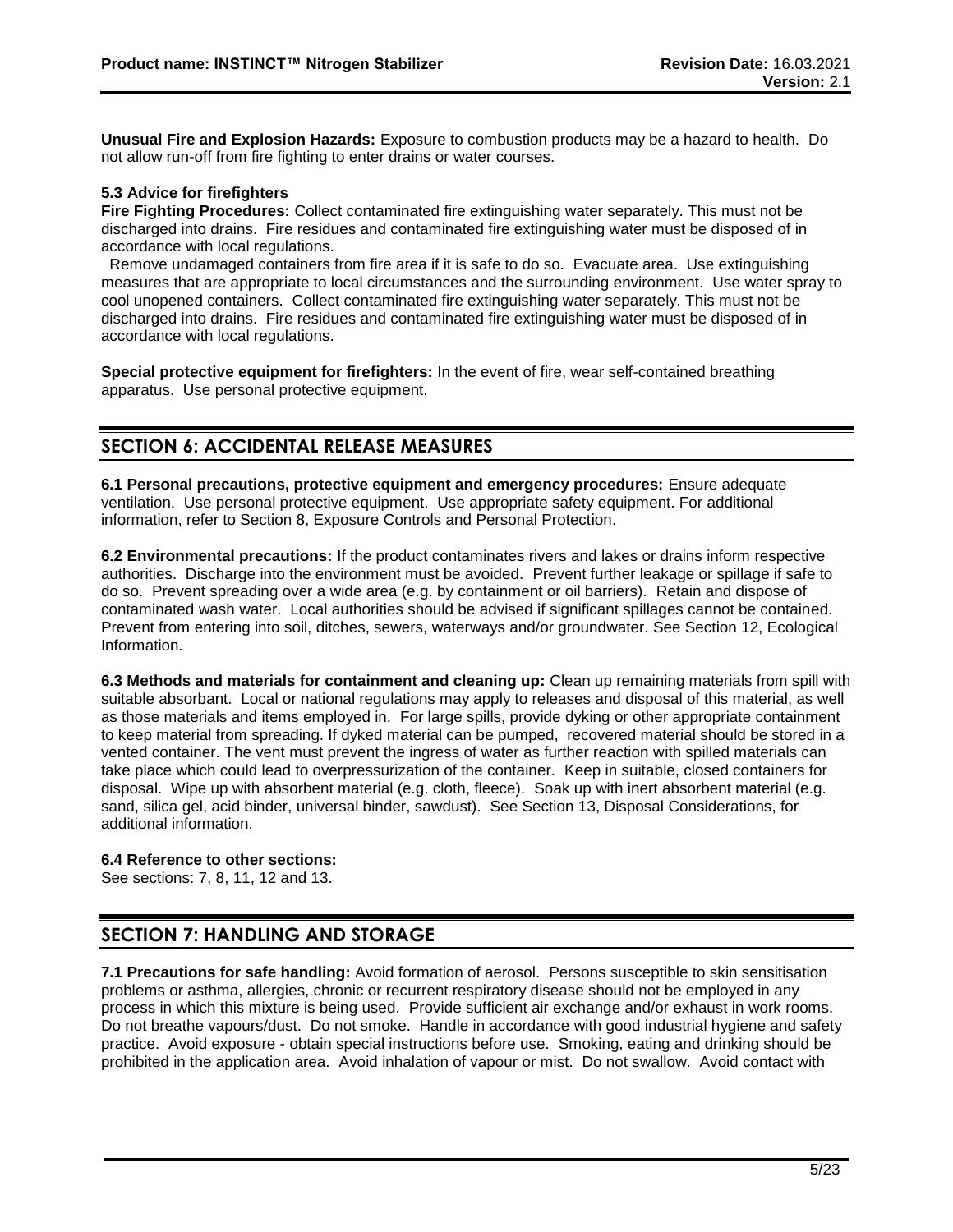eyes. Avoid prolonged or repeated contact with skin. Keep container tightly closed. Take care to prevent spills, waste and minimize release to the environment. Use appropriate safety equipment. For additional information, refer to Section 8, Exposure Controls and Personal Protection.

**7.2 Conditions for safe storage, including any incompatibilities:** Store in a closed container. Containers which are opened must be carefully resealed and kept upright to prevent leakage. Keep in properly labelled containers. Store in accordance with the particular national regulations.

Do not store with the following product types: Strong oxidizing agents. Unsuitable materials for containers**:** None known.

**7.3 Specific end use(s):** Refer to product label.

## **SECTION 8: EXPOSURE CONTROLS/PERSONAL PROTECTION**

#### **8.1 Control parameters**

If exposure limits exist, they are listed below. If no exposure limits are displayed, then no values are applicable.

| Component                    | <b>Regulation</b> | <b>Type of listing</b>  | <b>Value/Notation</b>      |
|------------------------------|-------------------|-------------------------|----------------------------|
| solvent naphtha (petroleum), | <b>ACGIH</b>      | <b>TWA</b>              | $200 \text{ mg/m}$ , total |
| heavy arom.                  |                   |                         | hydrocarbon vapor          |
|                              | Corteva OEL       | <b>TWA</b>              | 100 mg/m3                  |
|                              | Corteva OEL       | <b>STEL</b>             | $300$ mg/m $3$             |
| Sodium chloride              | Dow IHG           | <b>TWA</b>              | $10$ mg/m $3$              |
| Propylene glycol             | <b>US WEEL</b>    | <b>TWA</b>              | $10 \text{ mg/m}$          |
|                              | GB EH40           | <b>TWA</b>              | 474 mg/m3 150 ppm          |
|                              | GB EH40           | <b>TWA</b>              | 10 mg/m3                   |
|                              | GB EH40           | <b>TWA particles</b>    | $10 \text{ mg/m}$          |
|                              | GB EH40           | <b>TWA Total vapour</b> | 474 mg/m3 150 ppm          |
|                              |                   | and particles           |                            |
| $2,3,4,5,6$ -                | Dow IHG           | <b>TWA</b>              | $7 \text{ mg/m}$ 3         |
| Pentachloropyridine          |                   |                         |                            |
| 1,2-benzisothiazol-3(2H)-one | Dow IHG           | <b>TWA</b>              | $0.06$ mg/m $3$            |
|                              | Dow IHG           | <b>STEL</b>             | $0.1$ mg/m $3$             |

RECOMMENDATIONS IN THIS SECTION ARE FOR MANUFACTURING, COMMERCIAL BLENDING AND PACKAGING WORKERS. APPLICATORS AND HANDLERS SHOULD SEE THE PRODUCT LABEL FOR PROPER PERSONAL PROTECTIVE EQUIPMENT AND CLOTHING.

#### **Derived No Effect Level**

Sodium chloride

**Workers**

|        | <b>Acute systemic effects</b> | <b>Acute local effects</b> |            | Long-term systemic<br>effects |            | Long-term local effects |            |
|--------|-------------------------------|----------------------------|------------|-------------------------------|------------|-------------------------|------------|
| Dermal | Inhalation                    | Dermal                     | Inhalation | Dermal                        | Inhalation | Dermal                  | Inhalation |
| 295.52 | 2068.62                       | n.a.                       | n.a.       | 295.52                        | 2068.62    | n.a.                    | n.a.       |
| mg/kg  | mg/m3                         |                            |            | mg/kg                         | mq/m3      |                         |            |
| bw/day |                               |                            |            | bw/day                        |            |                         |            |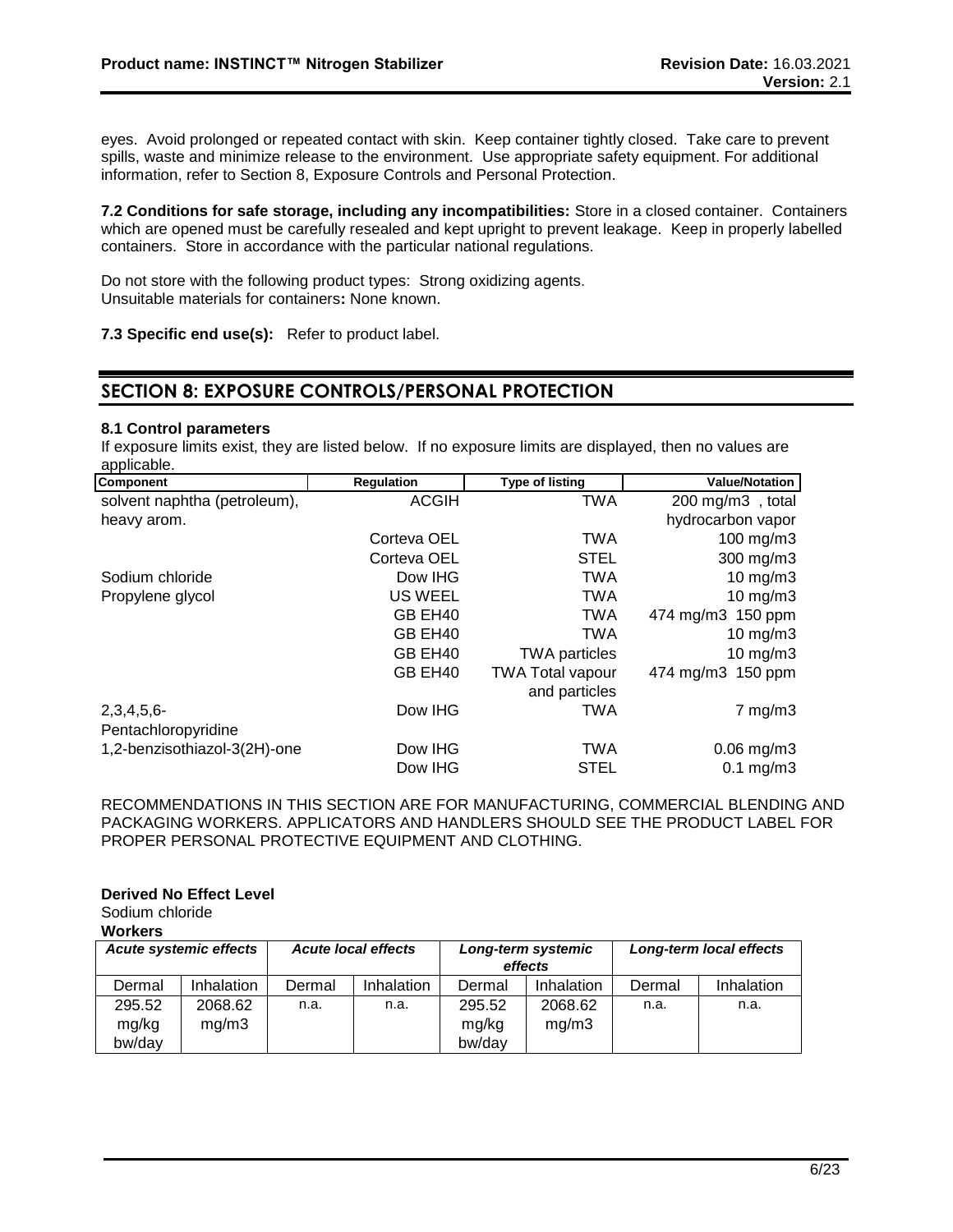#### **Consumers**

|        |            | <b>Acute local effects</b><br><b>Acute systemic effects</b> |        | Long-term systemic effects |        |            | Long-term local<br>effects |        |            |
|--------|------------|-------------------------------------------------------------|--------|----------------------------|--------|------------|----------------------------|--------|------------|
| Dermal | Inhalation | Oral                                                        | Dermal | <b>Inhalation</b>          | Dermal | Inhalation | Oral                       | Dermal | Inhalation |
| 126.65 | 443.28     | 126.65                                                      | n.a.   | n.a.                       | 126.65 | 443.28     | 126.65                     | n.a.   | n.a.       |
| mg/kg  | mg/m3      | mg/kg                                                       |        |                            | mg/kg  | ma/m3      | mg/kg                      |        |            |
| bw/day |            | bw/day                                                      |        |                            | bw/day |            | bw/day                     |        |            |

#### Propylene glycol

#### **Workers**

|        | <b>Acute systemic effects</b><br><b>Acute local effects</b> |        | Long-term systemic<br>effects |        | Long-term local effects |        |                     |
|--------|-------------------------------------------------------------|--------|-------------------------------|--------|-------------------------|--------|---------------------|
| Dermal | Inhalation                                                  | Dermal | Inhalation                    | Dermal | Inhalation              | Dermal | Inhalation          |
| n.a.   | n.a.                                                        | n.a.   | n.a.                          | n.a.   | 168<br>mq/m3            | n.a.   | $10 \text{ mg/m}$ 3 |

#### **Consumers**

|        | <b>Acute systemic effects</b> |      | <b>Acute local effects</b> |                   | Long-term systemic effects |            |      | Long-term local<br>effects |            |
|--------|-------------------------------|------|----------------------------|-------------------|----------------------------|------------|------|----------------------------|------------|
| Dermal | Inhalation                    | Oral | Dermal                     | <b>Inhalation</b> | Dermal                     | Inhalation | Oral | Dermal                     | Inhalation |
| n.a.   | n.a.                          | n.a. | n.a.                       | n.a.              | n.a.                       | 50         | n.a. | n.a.                       | 10         |
|        |                               |      |                            |                   |                            | ma/m3      |      |                            | ma/m3      |

## **Predicted No Effect Concentration**

Sodium chloride

| <b>Compartment</b>       | <b>PNEC</b>       |
|--------------------------|-------------------|
| <b>Fresh water</b>       | $5 \text{ mg/l}$  |
| Intermittent use/release | $19 \text{ mg/l}$ |
| Sewage treatment plant   | $500$ mg/l        |
| Soil                     | $4.86$ mg/kg      |

#### Propylene glycol

| <b>Compartment</b>       | <b>PNEC</b>                  |
|--------------------------|------------------------------|
| Fresh water              | 260 mg/l                     |
| Marine water             | 26 mg/l                      |
| Intermittent use/release | 183 mg/l                     |
| Sewage treatment plant   | 20000 mg/l                   |
| Fresh water sediment     | 572 mg/kg dry weight (d.w.)  |
| Marine sediment          | 57.2 mg/kg dry weight (d.w.) |
| Soil                     | 50 mg/kg dry weight (d.w.)   |

#### **8.2 Exposure controls**

**Engineering controls:** Use local exhaust ventilation, or other engineering controls to maintain airborne levels below exposure limit requirements or guidelines. If there are no applicable exposure limit requirements or guidelines, general ventilation should be sufficient for most operations. Local exhaust ventilation may be necessary for some operations.

#### **Individual protection measures**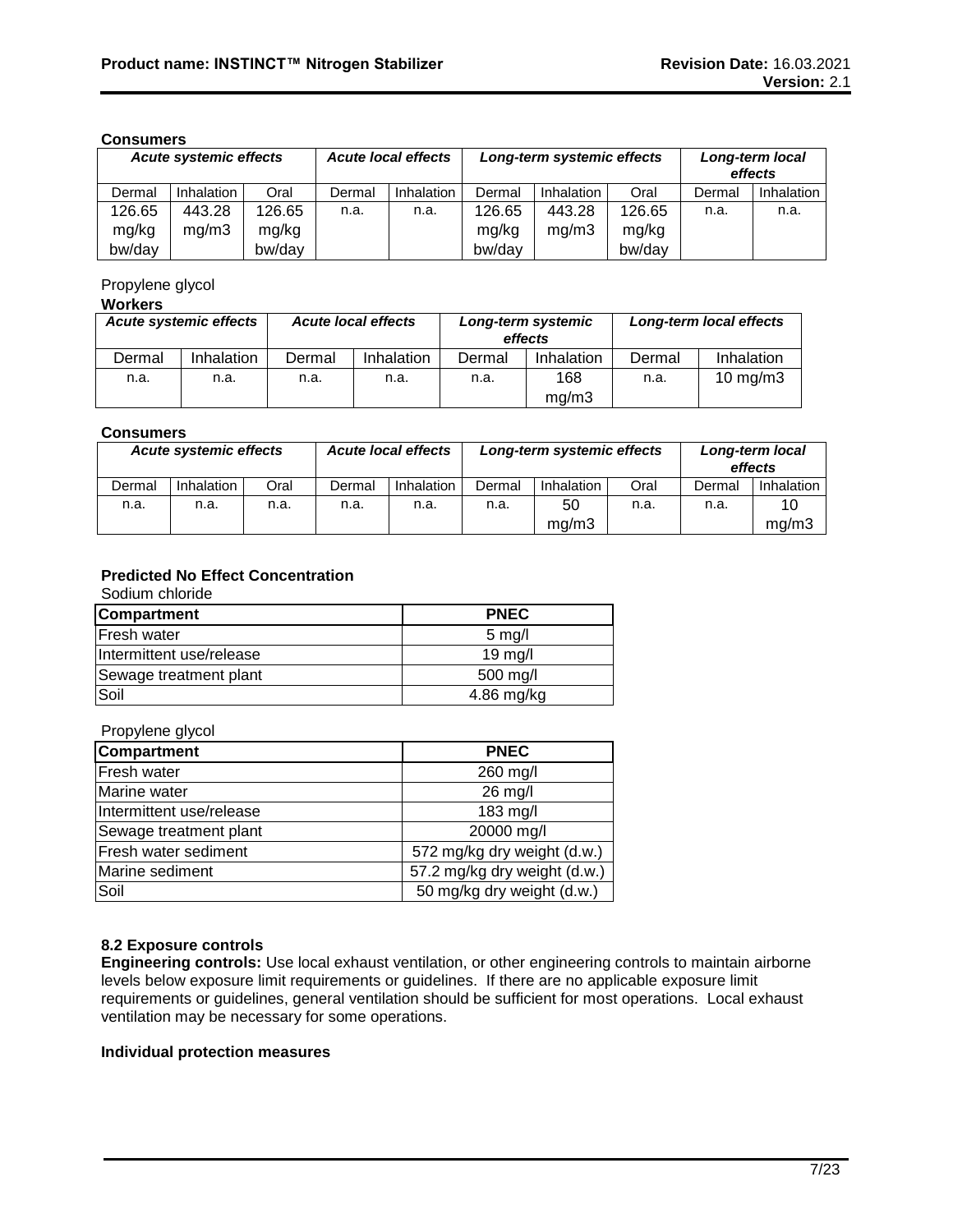**Eye/face protection:** Use chemical goggles. Chemical goggles should be consistent with EN 166 or equivalent.

#### **Skin protection**

**Hand protection:** Use gloves chemically resistant to this material when prolonged or frequently repeated contact could occur. Use chemical resistant gloves classified under Standard EN374: Protective gloves against chemicals and micro-organisms. Examples of preferred glove barrier materials include: Butyl rubber. Chlorinated polyethylene. Polyethylene. Ethyl vinyl alcohol laminate ("EVAL"). Examples of acceptable glove barrier materials include: Natural rubber ("latex"). Neoprene. Nitrile/butadiene rubber ("nitrile" or "NBR"). Polyvinyl chloride ("PVC" or "vinyl"). Viton. When prolonged or frequently repeated contact may occur, a glove with a protection class of 3 or higher (breakthrough time greater than 60 minutes according to EN 374) is recommended. Glove thickness alone is not a good indicator of the level of protection a glove provides against a chemical substance as this level of protection is also highly dependent on the specific composition of the material that the glove is fabricated from. The thickness of the glove must, depending on model and type of material, generally be more than 0.35 mm to offer sufficient protection for prolonged and frequent contact with the substance. As an exception to this general rule it is known that multilayer laminate gloves may offer prolonged protection at thicknesses less than 0.35 mm. Other glove materials with a thickness of less than 0.35 mm may offer sufficient protection when only brief contact is expected. NOTICE: The selection of a specific glove for a particular application and duration of use in a workplace should also take into account all relevant workplace factors such as, but not limited to: Other chemicals which may be handled, physical requirements (cut/puncture protection, dexterity, thermal protection), potential body reactions to glove materials, as well as the instructions/specifications provided by the glove supplier.

**Other protection:** Wear clean, body-covering clothing.

**Respiratory protection:** Respiratory protection should be worn when there is a potential to exceed the exposure limit requirements or guidelines. If there are no applicable exposure limit requirements or guidelines, wear respiratory protection when adverse effects, such as respiratory irritation or discomfort have been experienced, or where indicated by your risk assessment process. For most conditions no respiratory protection should be needed; however, if discomfort is experienced, use an approved air-purifying respirator.

Use the following CE approved air-purifying respirator: Organic vapor cartridge with a particulate pre-filter, type AP2 (meeting standard EN 14387).

#### **Environmental exposure controls**

See SECTION 7: Handling and storage and SECTION 13: Disposal considerations for measures to prevent excessive environmental exposure during use and waste disposal.

## **SECTION 9: PHYSICAL AND CHEMICAL PROPERTIES**

#### **9.1 Information on basic physical and chemical properties**

**Appearance**

| <b>Physical state</b>      | Liquid.           |
|----------------------------|-------------------|
| Color                      | off-white         |
| Odor                       | Gasoline-like     |
| <b>Odor Threshold</b>      | No data available |
| рH                         | 8.54              |
| <b>Melting point/range</b> | Not applicable    |
| <b>Freezing point</b>      | No data available |
|                            |                   |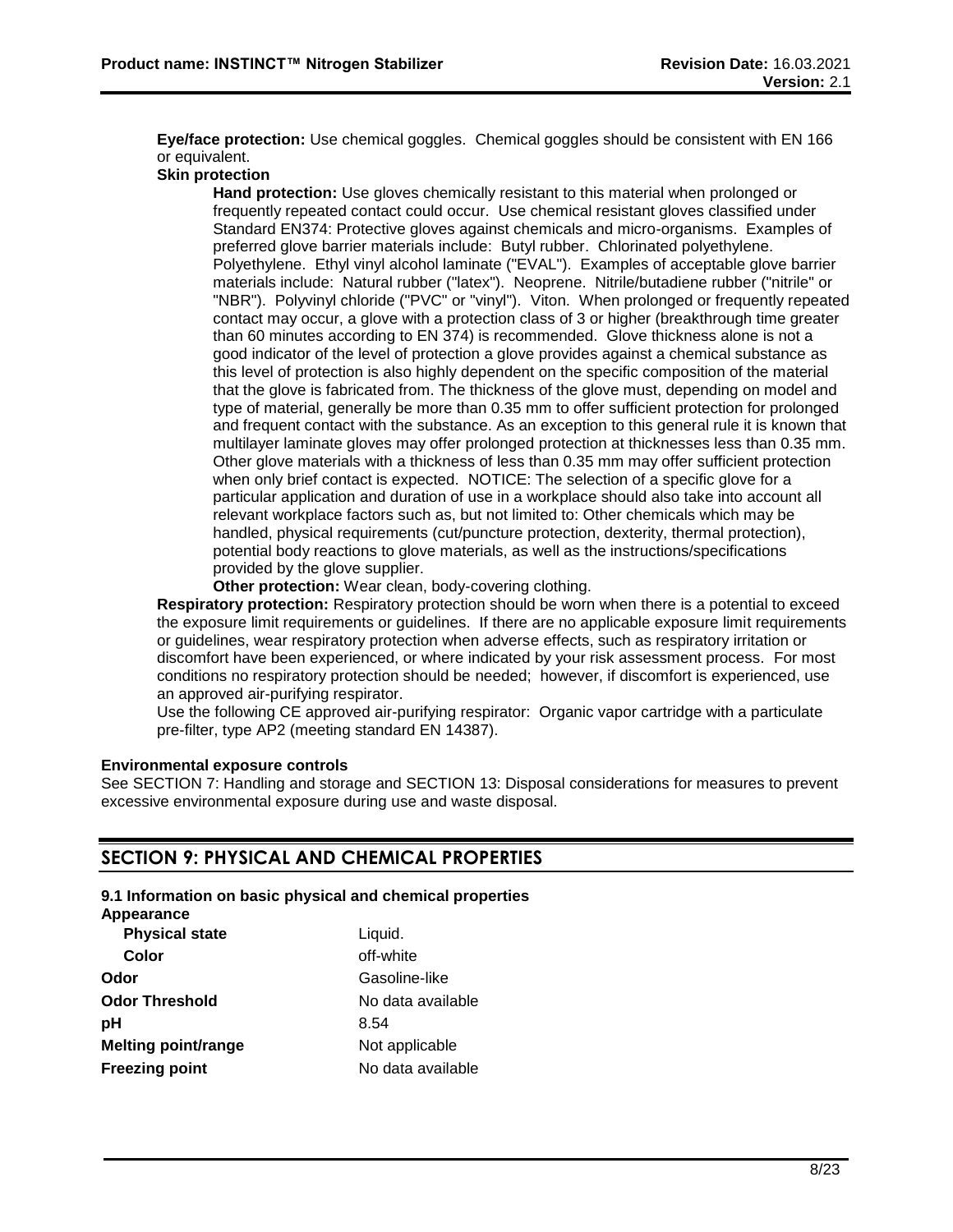| Boiling point (760 mmHg)                          | No data available                             |
|---------------------------------------------------|-----------------------------------------------|
| <b>Flash point</b>                                | closed cup $> 100$ °C                         |
| <b>Evaporation Rate (Butyl Acetate</b><br>$= 1$   | No data available                             |
| Flammability (solid, gas)                         | Not Applicable                                |
| <b>Lower explosion limit</b>                      | No data available                             |
| <b>Upper explosion limit</b>                      | No data available                             |
| <b>Vapor Pressure</b>                             | No data available                             |
| <b>Relative Vapor Density (air = 1)</b>           | No data available                             |
| Relative Density (water $= 1$ )                   | No data available                             |
| <b>Water solubility</b>                           | No data available                             |
| <b>Partition coefficient: n-</b><br>octanol/water | No data available                             |
| <b>Auto-ignition temperature</b>                  | No data available                             |
| <b>Decomposition temperature</b>                  | No data available                             |
| <b>Kinematic Viscosity</b>                        | No data available                             |
| <b>Explosive properties</b>                       | No                                            |
| <b>Oxidizing properties</b>                       | No significant increase (>5C) in temperature. |
| 9.2 Other information                             |                                               |
| <b>Liquid Density</b>                             | 1.196 g/ml at 20 $^{\circ}$ C                 |
| <b>Molecular weight</b>                           | No data available                             |

NOTE: The physical data presented above are typical values and should not be construed as a specification.

## **SECTION 10: STABILITY AND REACTIVITY**

**10.1 Reactivity:** Not classified as a reactivity hazard.

**10.2 Chemical stability:** No decomposition if stored and applied as directed. Stable under normal conditions.

**10.3 Possibility of hazardous reactions:** None known.

No hazards to be specially mentioned.

**10.4 Conditions to avoid:** None known.

**10.5 Incompatible materials:** None.

**10.6 Hazardous decomposition products:** Decomposition products depend upon temperature, air supply and the presence of other materials. Decomposition products can include and are not limited to: Carbon monoxide. Carbon dioxide (CO2) hydrogen chloride

## **SECTION 11: TOXICOLOGICAL INFORMATION**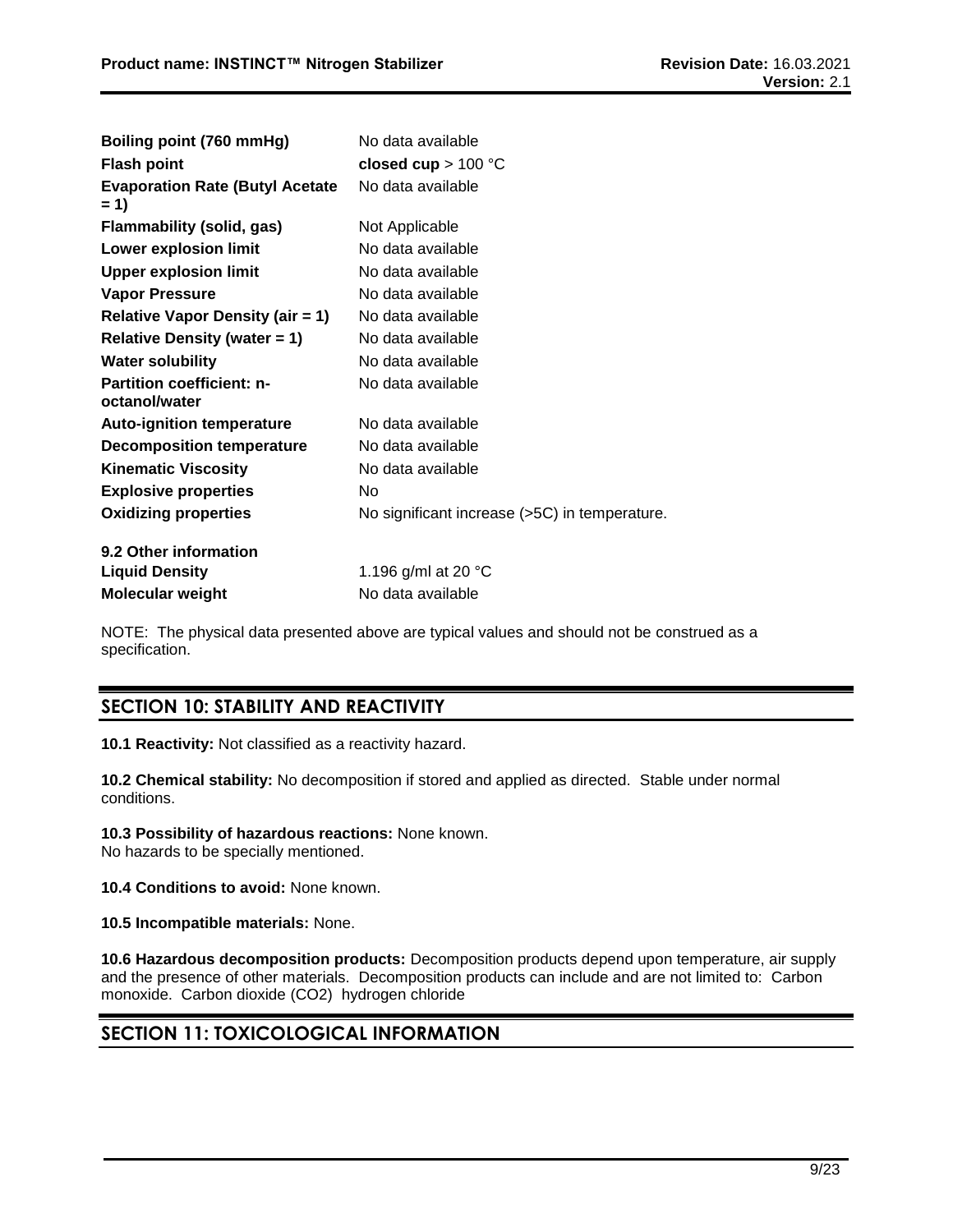*Toxicological information appears in this section when such data is available.*

#### **11.1 Information on toxicological effects Acute toxicity**

#### **Acute oral toxicity**

Very low toxicity if swallowed. Harmful effects not anticipated from swallowing small amounts.

Based on information for component(s): LD50, Rat, > 2,000 mg/kg Estimated.

#### **Acute dermal toxicity**

Prolonged skin contact is unlikely to result in absorption of harmful amounts.

Based on information for component(s): LD50, Rat, > 2,000 mg/kg Estimated.

#### **Acute inhalation toxicity**

No adverse effects are anticipated from single exposure to mist. Based on the available data, respiratory irritation was not observed. As product: The LC50 has not been determined.

#### **Skin corrosion/irritation**

Prolonged contact may cause skin irritation with local redness.

#### **Serious eye damage/eye irritation**

May cause severe irritation with corneal injury which may result in permanent impairment of vision, even blindness. Chemical burns may occur.

#### **Sensitization**

For respiratory sensitization: No relevant data found.

For skin sensitization: For the active ingredient(s): Has caused allergic skin reactions when tested in guinea pigs.

#### **Specific Target Organ Systemic Toxicity (Single Exposure)**

Available data are inadequate to determine single exposure specific target organ toxicity.

#### **Specific Target Organ Systemic Toxicity (Repeated Exposure)**

For the active ingredient(s): In animals, effects have been reported on the following organs: Blood. Kidney. Liver. Female reproductive organs. Dose levels producing these effects were many times higher than any dose levels expected from exposure due to use.

#### **Carcinogenicity**

For the active ingredient(s): Kidney effects and/or tumors have been observed in male rats. These effects are believed to be species specific and unlikely to occur in humans.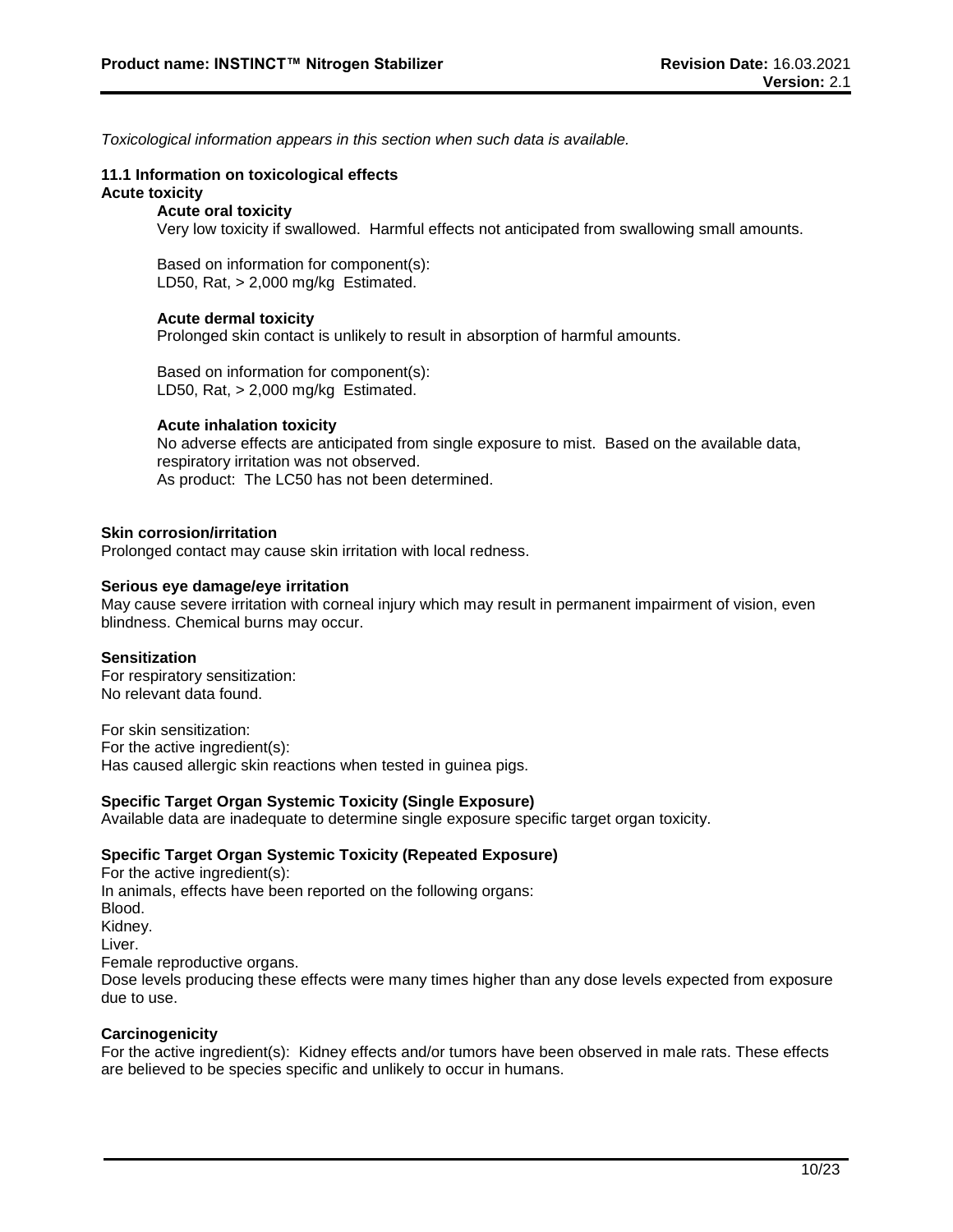#### **Teratogenicity**

For the active ingredient(s): Has been toxic to the fetus in laboratory animals at doses toxic to the mother. Did not cause birth defects in laboratory animals.

#### **Reproductive toxicity**

For the active ingredient(s): In animal studies, did not interfere with reproduction.

#### **Mutagenicity**

For the active ingredient(s): In vitro genetic toxicity studies were negative. Animal genetic toxicity studies were negative.

#### **Aspiration Hazard**

Based on physical properties, not likely to be an aspiration hazard.

#### **COMPONENTS INFLUENCING TOXICOLOGY:**

#### **nitrapyrin (ISO)**

#### **Acute inhalation toxicity**

Prolonged excessive exposure to dust may cause adverse effects. Dust may cause irritation to upper respiratory tract (nose and throat). Vapor from heated material may cause adverse effects.

LC50, Rat, 4 Hour, vapour, > 3.51 mg/l No deaths occurred at this concentration. The LC50 value is greater than the Maximum Attainable Concentration.

#### **solvent naphtha (petroleum), heavy arom.**

**Acute inhalation toxicity** For similar material(s): LC50, Rat, 4 Hour, dust/mist, > 5.28 mg/l

## **Decyl alcohol, ethoxylated, phosphated, potassium salt**

**Acute inhalation toxicity** The LC50 has not been determined.

#### **4,6-dichloro-2-trichloromethyl pyridine**

#### **Acute inhalation toxicity**

Brief exposure (minutes) is not likely to cause adverse effects.

The LC50 has not been determined.

## **Polyoxyethylene octyl ether phosphate potassium salt**

## **Acute inhalation toxicity**

The LC50 has not been determined.

#### **2,3,4,5,6-Pentachloropyridine**

#### **Acute inhalation toxicity**

At room temperature, exposure to vapor is minimal due to low volatility; vapor from heated material may cause adverse effects. Excessive exposure may cause irritation to upper respiratory tract (nose and throat). In humans, symptoms may include: Headache. May cause dizziness and drowsiness.

As product: The LC50 has not been determined.

#### **3-Chloro-6-(trichloromethyl)pyridine Acute inhalation toxicity**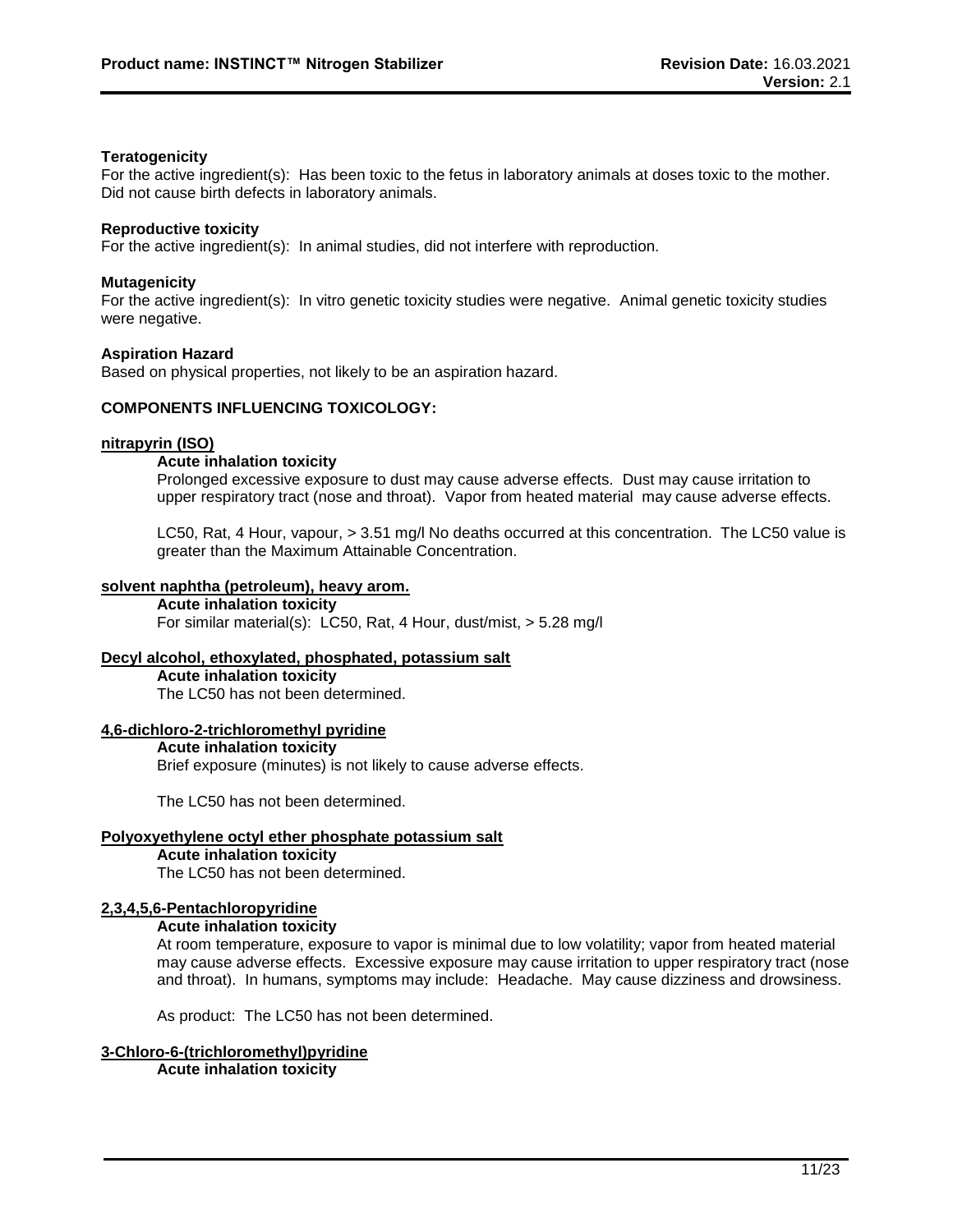LC50, Rat, 4 Hour, vapour, > 3.51 mg/l

#### **1,2-benzisothiazol-3(2H)-one**

**Acute inhalation toxicity**

The LC50 has not been determined.

#### **Sodium chloride**

#### **Acute inhalation toxicity**

Dust may cause irritation to upper respiratory tract (nose and throat).

LC50, Rat, 1 Hour, dust/mist, > 42 mg/l

#### **Propylene glycol**

#### **Acute inhalation toxicity**

Mist may cause irritation of upper respiratory tract (nose and throat). LC50, Rabbit, 2 Hour, dust/mist, 317.042 mg/l No deaths occurred at this concentration.

## **SECTION 12: ECOLOGICAL INFORMATION**

*Ecotoxicological information appears in this section when such data is available.*

#### **12.1 Toxicity**

#### **nitrapyrin (ISO)**

#### **Acute toxicity to fish**

Material is toxic to aquatic organisms (LC50/EC50/IC50 between 1 and 10 mg/L in the most sensitive species). LC50, Lepomis macrochirus (Bluegill sunfish), static test, 96 Hour, 3.4 - 7.9 mg/l, OECD Test Guideline 203 or Equivalent

LC50, Rainbow trout (Oncorhynchus mykiss), static test, 96 Hour, 4 mg/l

#### **Acute toxicity to aquatic invertebrates**

LC50, Daphnia magna (Water flea), flow-through test, 48 Hour, 2.2 mg/l

#### **Acute toxicity to algae/aquatic plants**

ErC50, Pseudokirchneriella subcapitata (green algae), 72 Hour, Growth rate inhibition, 1.7 mg/l

#### **Chronic toxicity to fish**

NOEC, Fathead minnow (Pimephales promelas), 34 d, 2.87 mg/l

#### **Toxicity to Above Ground Organisms**

Material is practically non-toxic to birds on an acute basis (LD50 > 2000 mg/kg). Material is slightly toxic to birds on a dietary basis (LC50 between 1001 and 5000 ppm). oral LD50, Anas platyrhynchos (Mallard duck), 2708mg/kg bodyweight. dietary LC50, Anas platyrhynchos (Mallard duck), 1466mg/kg diet. dietary LC50, Coturnix japonica (Japanese quail), 820mg/kg diet. oral LD50, Apis mellifera (bees), 48 Hour, > 100µg/bee contact LD50, Apis mellifera (bees), 48 Hour, > 100µg/bee

#### **Toxicity to soil-dwelling organisms**

LC50, Eisenia fetida (earthworms), 15 d, survival, 209 mg/kg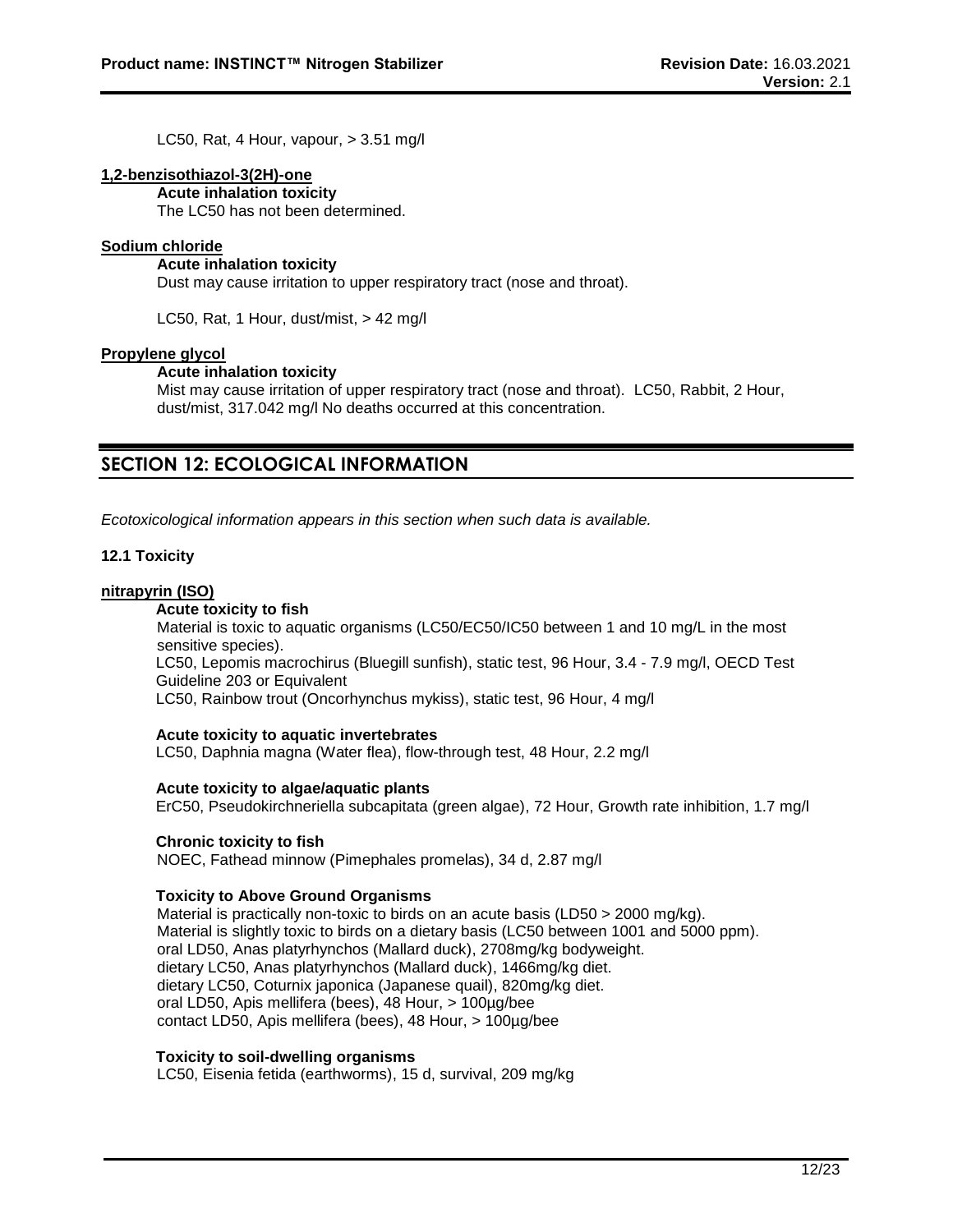#### **solvent naphtha (petroleum), heavy arom.**

**Acute toxicity to fish** For similar material(s): Material is toxic to aquatic organisms (LC50/EC50/IC50 between 1 and 10 mg/L in the most sensitive species). EC50, Oncorhynchus mykiss (rainbow trout), 96 Hour, 3.6 mg/l LL50, Oncorhynchus mykiss (rainbow trout), semi-static test, 96 Hour, 2 - 5 mg/l

#### **Acute toxicity to aquatic invertebrates**

For similar material(s): EC50, Daphnia magna (Water flea), semi-static test, 48 Hour, 1.1 mg/l EL50, Daphnia magna (Water flea), static test, 48 Hour, 1.4 mg/l, OECD Test Guideline 202

#### **Acute toxicity to algae/aquatic plants**

For similar material(s): EC50, Pseudokirchneriella subcapitata (green algae), 72 Hour, 7.9 mg/l EL50, Pseudokirchneriella subcapitata (green algae), static test, 72 Hour, Growth inhibition (cell density reduction), 1 - 3 mg/l, OECD Test Guideline 201

#### **Decyl alcohol, ethoxylated, phosphated, potassium salt**

**Acute toxicity to fish** No relevant data found.

#### **4,6-dichloro-2-trichloromethyl pyridine**

**Acute toxicity to fish** No relevant data found.

#### **Polyoxyethylene octyl ether phosphate potassium salt**

**Acute toxicity to fish** No relevant data found.

#### **2,3,4,5,6-Pentachloropyridine**

#### **Acute toxicity to fish**

Material is very toxic to aquatic organisms (LC50/EC50/IC50 below 1 mg/L in the most sensitive species).

LC50, Pimephales promelas (fathead minnow), flow-through test, 96 Hour, 0.47 mg/l

#### **Acute toxicity to algae/aquatic plants**

ErC50, Pseudokirchneriella subcapitata (green algae), static test, 96 Hour, Growth rate inhibition, > 4 mg/l

#### **3-Chloro-6-(trichloromethyl)pyridine**

#### **Acute toxicity to fish**

Material is moderately toxic to aquatic organisms on an acute basis (LC50/EC50 between 1 and 10 mg/L in the most sensitive species tested). Bluegill sunfish (Lepomis macrochirus), Static, 96 Hour, 3.4 - 7.9 mg/l, OECD Test Guideline 203

#### **Acute toxicity to aquatic invertebrates**

LC50, Daphnia magna (Water flea), flow-through test, 48 Hour, 2.2 mg/l

#### **Acute toxicity to algae/aquatic plants**

ErC50, Pseudokirchneriella subcapitata (green algae), 72 Hour, Growth rate inhibition, 1.7 mg/l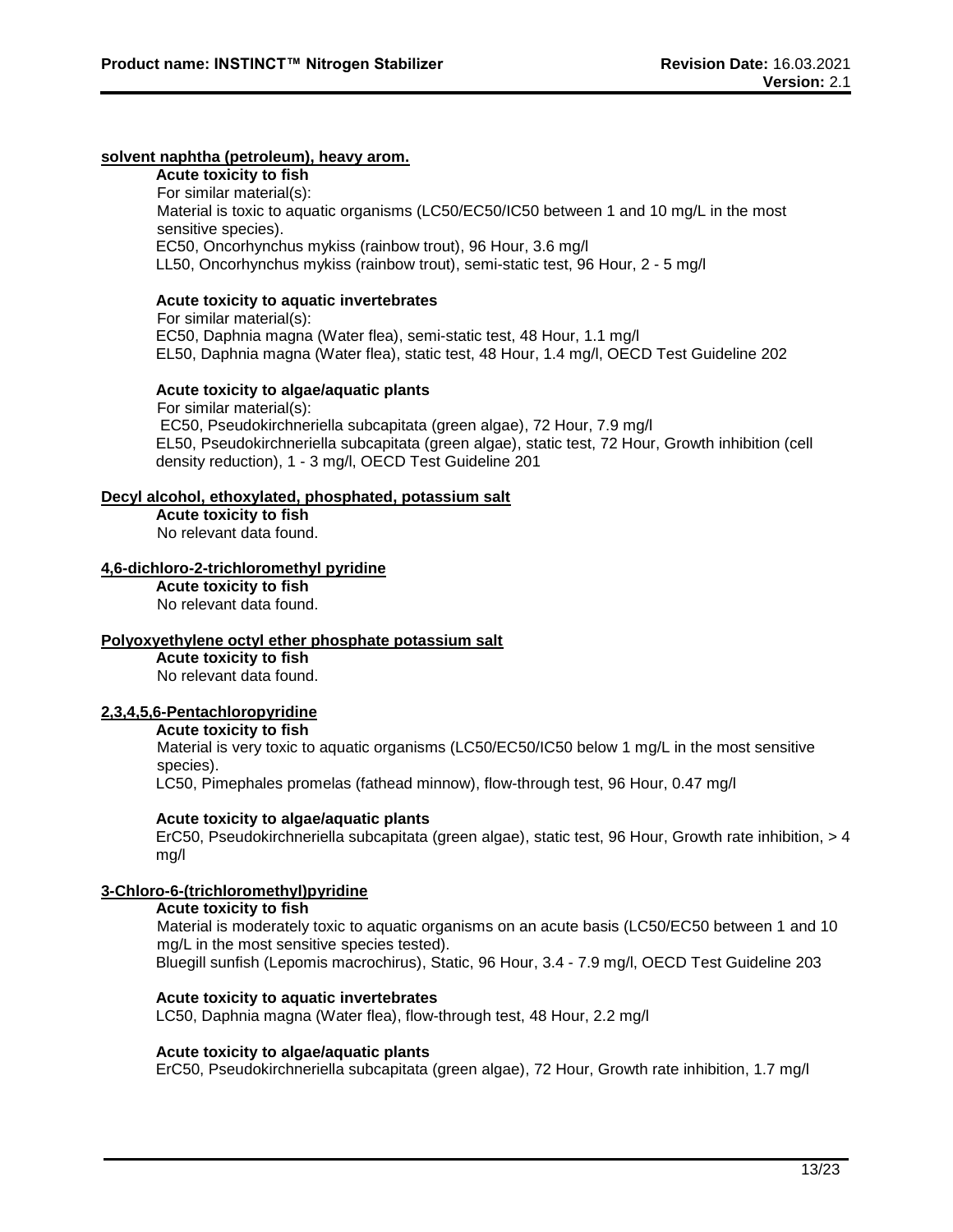#### **Chronic toxicity to fish**

Fathead minnow (Pimephales promelas), 34 d, 2.87 mg/l

#### **Toxicity to Above Ground Organisms**

Material is practically non-toxic to birds on an acute basis (LD50 > 2000 mg/kg). oral LD50, Anas platyrhynchos (Mallard duck), 2,708 mg/kg Material is slightly toxic to birds on a dietary basis (LC50 between 1001 and 5000 ppm). dietary LC50, Anas platyrhynchos (Mallard duck), 1466mg/kg diet. dietary LC50, Coturnix japonica (Japanese quail), 820 ppm

#### **Toxicity to soil-dwelling organisms**

LC50, Eisenia fetida (earthworms), 15 d, survival, 209 mg/kg

#### **1,2-benzisothiazol-3(2H)-one**

#### **Acute toxicity to fish**

Material is very toxic to aquatic organisms (LC50/EC50/IC50 below 1 mg/L in the most sensitive species).

LC50, Oncorhynchus mykiss (rainbow trout), flow-through test, 96 Hour, 1.9 mg/l, OECD Test Guideline 203 or Equivalent

#### **Acute toxicity to aquatic invertebrates**

EC50, Daphnia magna (Water flea), flow-through test, 48 Hour, 3.7 mg/l, OECD Test Guideline 202 or Equivalent

LC50, Mysid shrimp (Mysidopsis bahia), 96 Hour, 1.9 mg/l

#### **Acute toxicity to algae/aquatic plants**

ErC50, Pseudokirchneriella subcapitata (green algae), static test, 72 Hour, 0.8 mg/l, OECD Test Guideline 201 or Equivalent

NOEC, Pseudokirchneriella subcapitata (green algae), static test, 72 Hour, Growth rate, 0.21 mg/l, OECD Test Guideline 201 or Equivalent

ErC50, diatom Skeletonema costatum, static test, 72 Hour, 0.36 mg/l, OECD Test Guideline 201 or Equivalent

NOEC, diatom Skeletonema costatum, static test, 72 Hour, Growth rate, 0.15 mg/l, OECD Test Guideline 201 or Equivalent

#### **Toxicity to bacteria**

EC50, Bacteria (active sludge), Respiration inhibition of activated sludge, 3 Hour, 28.52 mg/l

#### **Sodium chloride**

#### **Acute toxicity to fish**

Material is not classified as dangerous to aquatic organisms (LC50/EC50/IC50/LL50/EL50 greater than 100 mg/L in most sensitive species).

LC50, Lepomis macrochirus (Bluegill sunfish), flow-through test, 96 Hour, 5,840 mg/l, OECD Test Guideline 203 or Equivalent

LC50, Pimephales promelas (fathead minnow), static test, 96 Hour, 10,610 mg/l, OECD Test Guideline 203 or Equivalent

#### **Acute toxicity to aquatic invertebrates**

EC50, Daphnia magna (Water flea), static test, 48 Hour, 1,900 mg/l

#### **Acute toxicity to algae/aquatic plants**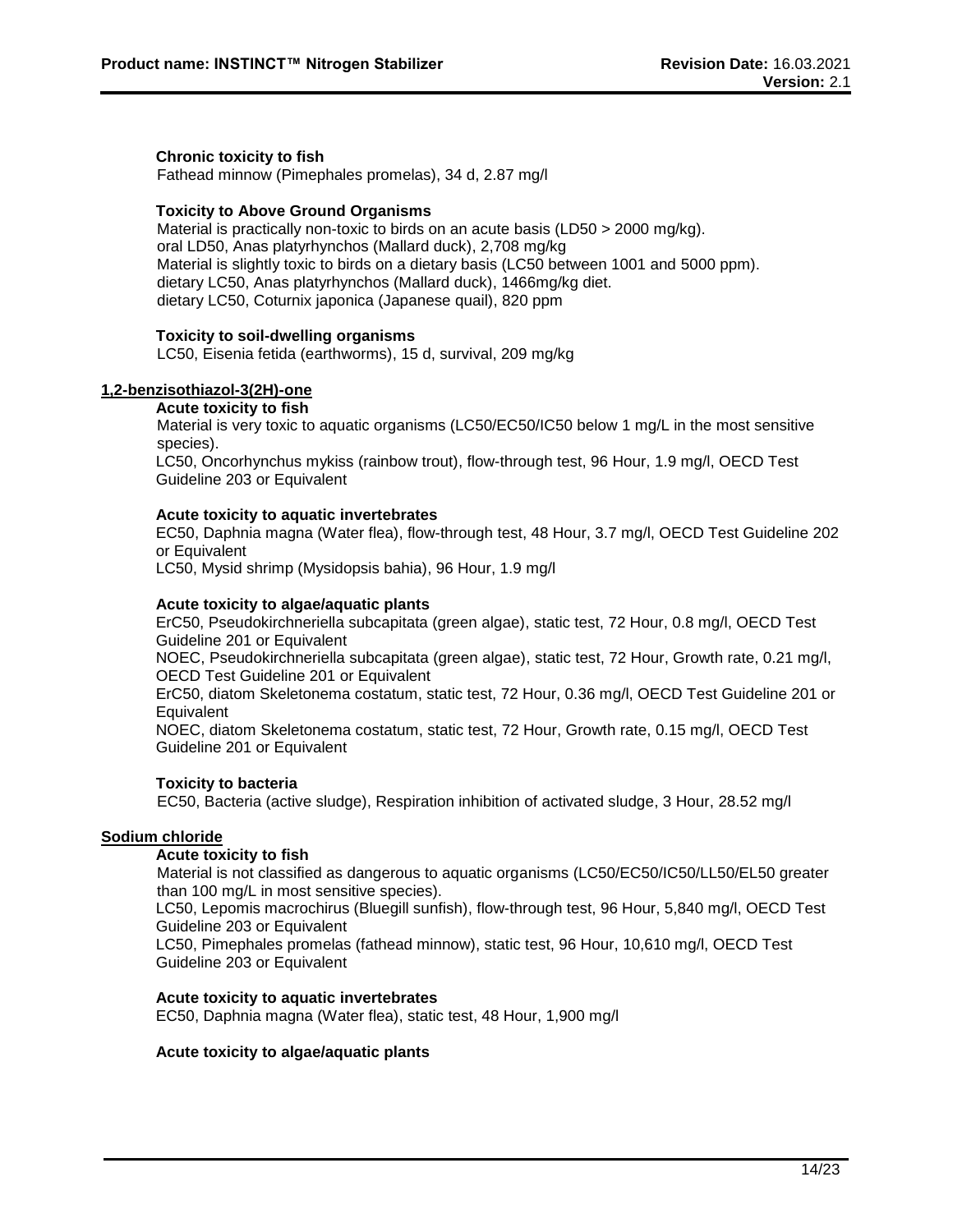EC50, Other, static test, 120 Hour, Growth inhibition (cell density reduction), 2,430 mg/l, OECD Test Guideline 201 or Equivalent

#### **Toxicity to bacteria**

IC50, activated sludge, > 1,000 mg/l, OECD 209 Test

#### **Propylene glycol**

#### **Acute toxicity to fish**

Material is not classified as dangerous to aquatic organisms (LC50/EC50/IC50/LL50/EL50 greater than 100 mg/L in most sensitive species). LC50, Oncorhynchus mykiss (rainbow trout), static test, 96 Hour, 40,613 mg/l, OECD Test Guideline

203

#### **Acute toxicity to aquatic invertebrates**

LC50, Ceriodaphnia dubia (water flea), static test, 48 Hour, 18,340 mg/l, OECD Test Guideline 202

#### **Acute toxicity to algae/aquatic plants**

ErC50, Pseudokirchneriella subcapitata (green algae), 96 Hour, Growth rate inhibition, 19,000 mg/l, OECD Test Guideline 201

#### **Toxicity to bacteria**

NOEC, Pseudomonas putida, 18 Hour, > 20,000 mg/l

#### **Chronic toxicity to aquatic invertebrates**

NOEC, Ceriodaphnia dubia (water flea), semi-static test, 7 d, number of offspring, 13,020 mg/l

#### **12.2 Persistence and degradability**

#### **nitrapyrin (ISO)**

**Biodegradability:** Chemical degradation (hydrolysis) is expected in the environment within days to weeks. Degradation is expected in the soil environment within days to weeks.

**Theoretical Oxygen Demand:** 0.97 mg/mg

#### **Stability in Water (1/2-life)**

Hydrolysis, half-life, 186 Hour, pH 5, Half-life Temperature 25 °C Hydrolysis, half-life, 173 - 233 Hour, pH 7, Half-life Temperature 25 °C Hydrolysis, half-life, 129 Hour, pH 9, Half-life Temperature 25 °C

#### **solvent naphtha (petroleum), heavy arom.**

**Biodegradability:** For similar material(s): Biodegradation may occur under aerobic conditions (in the presence of oxygen). Based on stringent OECD test guidelines, this material cannot be considered as readily biodegradable; however, these results do not necessarily mean that the material is not biodegradable under environmental conditions.

**Biodegradation:** 58.6 % **Exposure time:** 28 d **Method:** OECD Test Guideline 301F

#### **Decyl alcohol, ethoxylated, phosphated, potassium salt**

**Biodegradability:** No relevant data found.

#### **4,6-dichloro-2-trichloromethyl pyridine**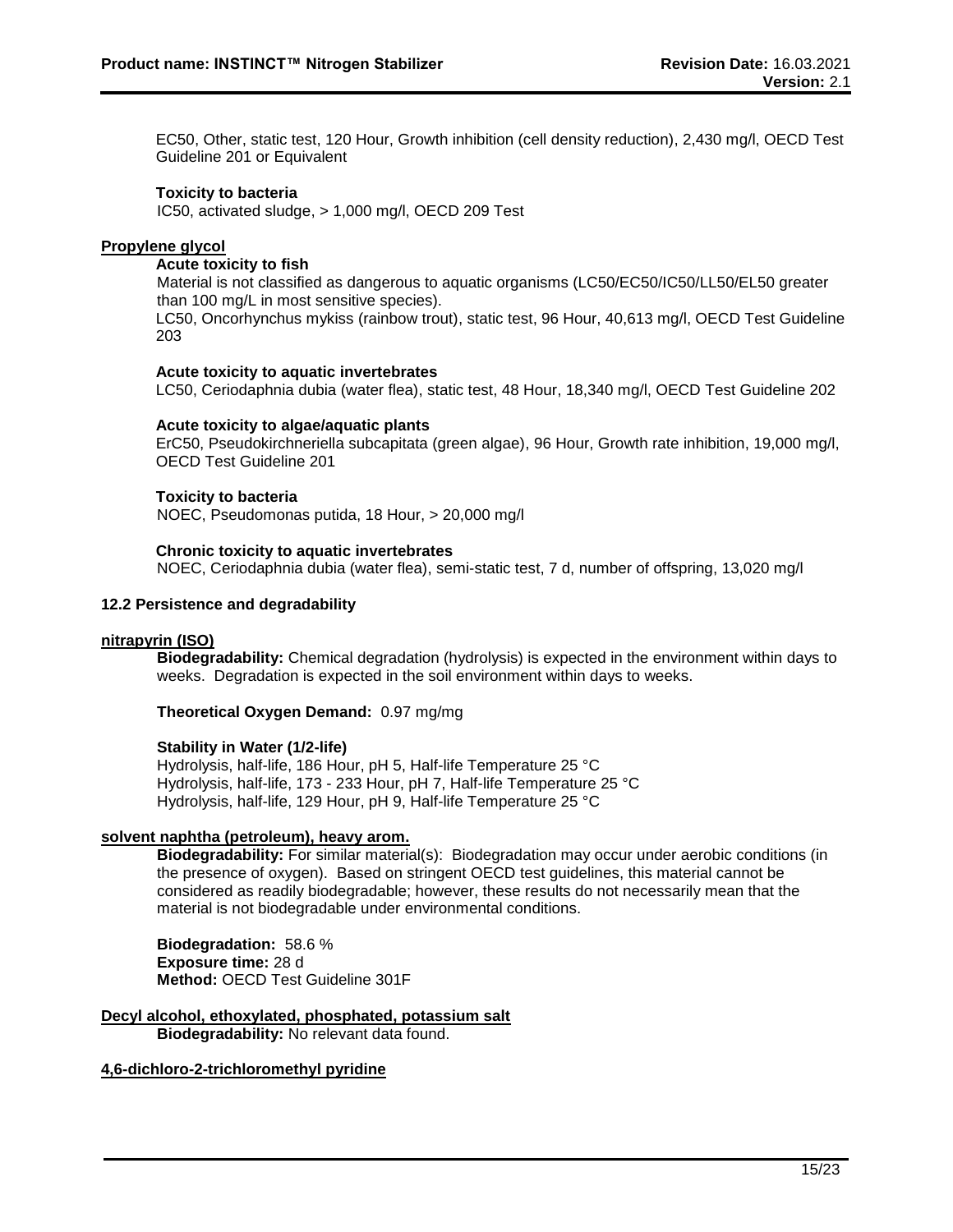**Biodegradability:** No relevant data found.

### **Polyoxyethylene octyl ether phosphate potassium salt**

**Biodegradability:** No relevant data found.

#### **2,3,4,5,6-Pentachloropyridine**

**Biodegradability:** No relevant data found.

**Theoretical Oxygen Demand:** 0.64 mg/mg

#### **3-Chloro-6-(trichloromethyl)pyridine**

**Biodegradability:** Chemical degradation (hydrolysis) is expected in the environment within days to weeks. Degradation is expected in the soil environment within days to weeks.

**Theoretical Oxygen Demand:** 0.97 mg/g

#### **Stability in Water (1/2-life)**

, half-life, 186 Hour, pH 5, Half-life Temperature 25 °C, Hydrolysis , half-life, 173 - 233 Hour, pH 7, Half-life Temperature 25 °C, Hydrolysis , half-life, 129 Hour, pH 9, Half-life Temperature 25 °C, Hydrolysis

#### **1,2-benzisothiazol-3(2H)-one**

**Biodegradability:** Abiotic degradation: The material is rapidly degradable by abiotic means.

**Biodegradation:** 24 % **Exposure time:** 28 d **Method:** OECD Test Guideline 301B or Equivalent

#### **Sodium chloride**

**Biodegradability:** Biodegradation is not applicable.

#### **Propylene glycol**

**Biodegradability:** Material is readily biodegradable. Passes OECD test(s) for ready biodegradability. Biodegradation may occur under anaerobic conditions (in the absence of oxygen). 10-day Window: Pass **Biodegradation:** 81 % **Exposure time:** 28 d **Method:** OECD Test Guideline 301F or Equivalent 10-day Window: Not applicable **Biodegradation:** 96 % **Exposure time:** 64 d **Method:** OECD Test Guideline 306 or Equivalent

#### **12.3 Bioaccumulative potential**

#### **nitrapyrin (ISO)**

**Bioaccumulation:** Bioconcentration potential is moderate (BCF between 100 and 3000 or Log Pow between 3 and 5).

**Partition coefficient: n-octanol/water(log Pow):** 3.324 Measured

**Bioconcentration factor (BCF):** < 85 Lepomis macrochirus (Bluegill sunfish) 30 d Measured

#### **solvent naphtha (petroleum), heavy arom.**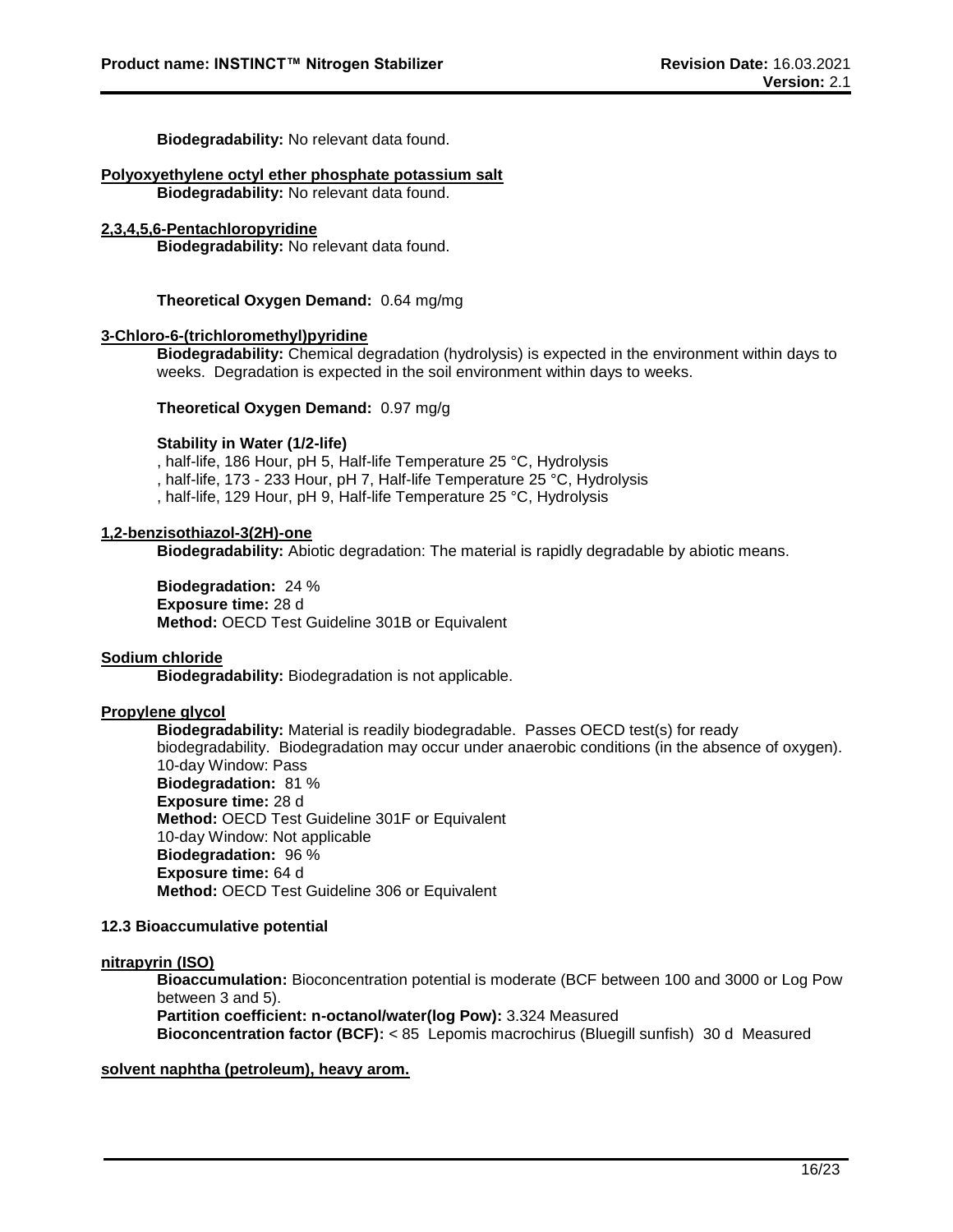**Bioaccumulation:** For similar material(s): Bioconcentration potential is high (BCF > 3000 or Log Pow between 5 and 7).

#### **4,6-dichloro-2-trichloromethyl pyridine**

**Bioaccumulation:** No relevant data found.

#### **2,3,4,5,6-Pentachloropyridine**

**Bioaccumulation:** Bioconcentration potential is moderate (BCF between 100 and 3000 or Log Pow between 3 and 5).

**Partition coefficient: n-octanol/water(log Pow):** 3.53 Measured

#### **3-Chloro-6-(trichloromethyl)pyridine**

**Bioconcentration factor (BCF):** < 85 Bluegill sunfish (Lepomis macrochirus) 30 d Measured

#### **1,2-benzisothiazol-3(2H)-one**

**Bioaccumulation:** Bioconcentration potential is low (BCF < 100 or Log Pow < 3). **Partition coefficient: n-octanol/water(log Pow):** 1.19 OECD Test Guideline 117 or Equivalent **Bioconcentration factor (BCF):** 3.2 Fish Calculated.

#### **Sodium chloride**

**Bioaccumulation:** No bioconcentration is expected because of the relatively high water solubility. Partitioning from water to n-octanol is not applicable.

#### **Propylene glycol**

**Bioaccumulation:** Bioconcentration potential is low (BCF < 100 or Log Pow < 3). **Partition coefficient: n-octanol/water(log Pow):** -1.07 Measured **Bioconcentration factor (BCF):** 0.09 Estimated.

#### **12.4 Mobility in soil**

#### **nitrapyrin (ISO)**

Potential for mobility in soil is medium (Koc between 150 and 500). **Partition coefficient (Koc):** 321 Measured

#### **solvent naphtha (petroleum), heavy arom.**

No data available.

#### **4,6-dichloro-2-trichloromethyl pyridine**

No relevant data found.

#### **2,3,4,5,6-Pentachloropyridine**

No data available.

#### **1,2-benzisothiazol-3(2H)-one**

Potential for mobility in soil is high (Koc between 50 and 150). Given its very low Henry's constant, volatilization from natural bodies of water or moist soil is not expected to be an important fate process. **Partition coefficient (Koc):** 104 Estimated.

#### **Sodium chloride**

Potential for mobility in soil is very high (Koc between 0 and 50).

#### **Propylene glycol**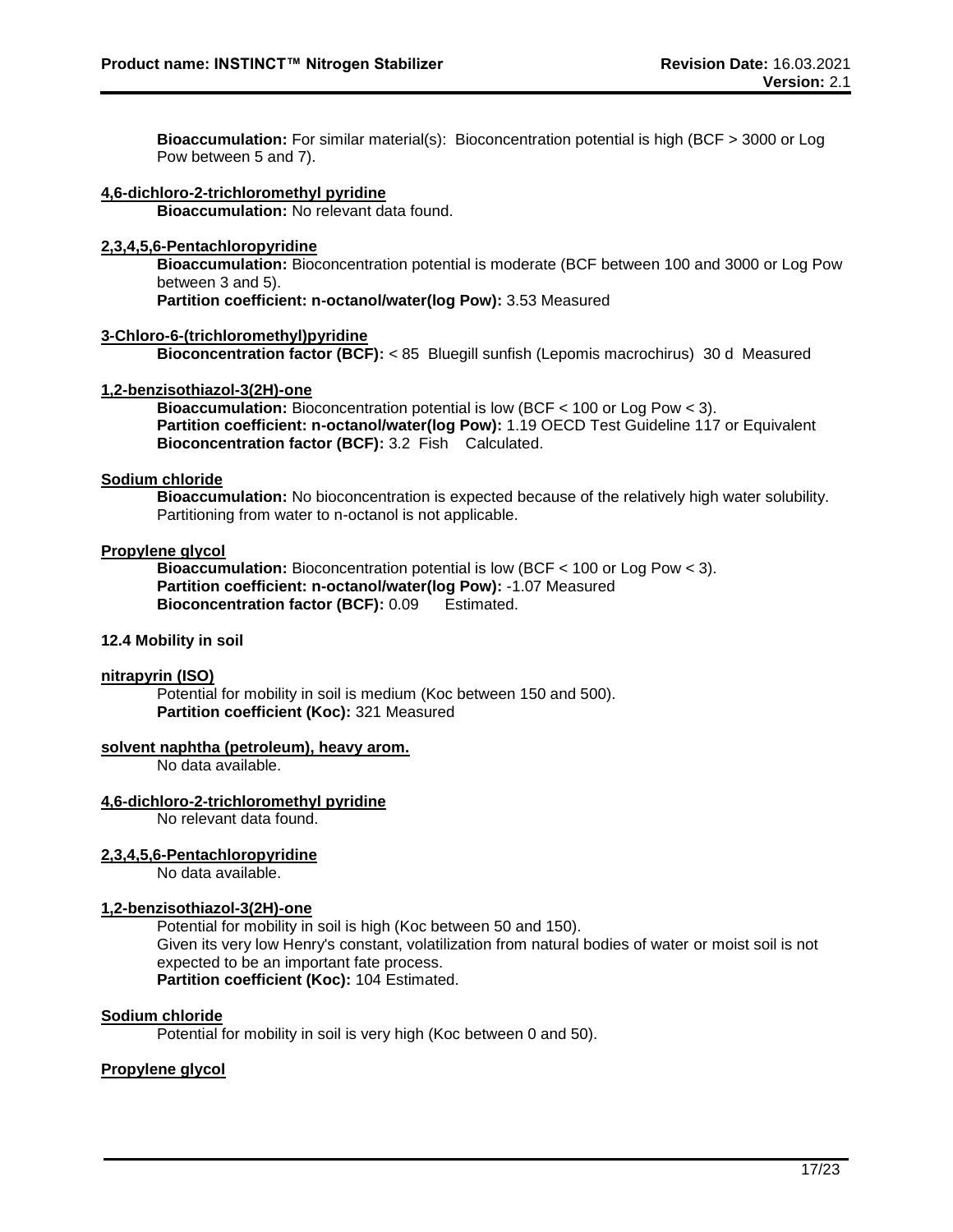Given its very low Henry's constant, volatilization from natural bodies of water or moist soil is not expected to be an important fate process. Potential for mobility in soil is very high (Koc between 0 and 50). **Partition coefficient (Koc):** < 1 Estimated.

#### **12.5 Results of PBT and vPvB assessment**

#### **nitrapyrin (ISO)**

This substance is not considered to be persistent, bioaccumulating and toxic (PBT). This substance is not considered to be very persistent and very bioaccumulating (vPvB).

#### **solvent naphtha (petroleum), heavy arom.**

This substance is not considered to be persistent, bioaccumulating and toxic (PBT). This substance is not considered to be very persistent and very bioaccumulating (vPvB).

#### **Decyl alcohol, ethoxylated, phosphated, potassium salt**

This substance has not been assessed for persistence, bioaccumulation and toxicity (PBT).

#### **4,6-dichloro-2-trichloromethyl pyridine**

This substance has not been assessed for persistence, bioaccumulation and toxicity (PBT).

#### **Polyoxyethylene octyl ether phosphate potassium salt**

This substance has not been assessed for persistence, bioaccumulation and toxicity (PBT).

#### **2,3,4,5,6-Pentachloropyridine**

This substance is not considered to be persistent, bioaccumulating and toxic (PBT). This substance is not considered to be very persistent and very bioaccumulating (vPvB).

#### **3-Chloro-6-(trichloromethyl)pyridine**

This substance is not considered to be persistent, bioaccumulating and toxic (PBT). This substance is not considered to be very persistent and very bioaccumulating (vPvB).

#### **1,2-benzisothiazol-3(2H)-one**

This substance has not been assessed for persistence, bioaccumulation and toxicity (PBT).

#### **Sodium chloride**

This substance is not considered to be persistent, bioaccumulating and toxic (PBT). This substance is not considered to be very persistent and very bioaccumulating (vPvB).

#### **Propylene glycol**

This substance is not considered to be persistent, bioaccumulating and toxic (PBT). This substance is not considered to be very persistent and very bioaccumulating (vPvB).

#### **12.6 Other adverse effects**

#### **nitrapyrin (ISO)**

This substance is not on the Montreal Protocol list of substances that deplete the ozone layer.

#### **solvent naphtha (petroleum), heavy arom.**

This substance is not on the Montreal Protocol list of substances that deplete the ozone layer.

#### **Decyl alcohol, ethoxylated, phosphated, potassium salt**

This substance is not on the Montreal Protocol list of substances that deplete the ozone layer.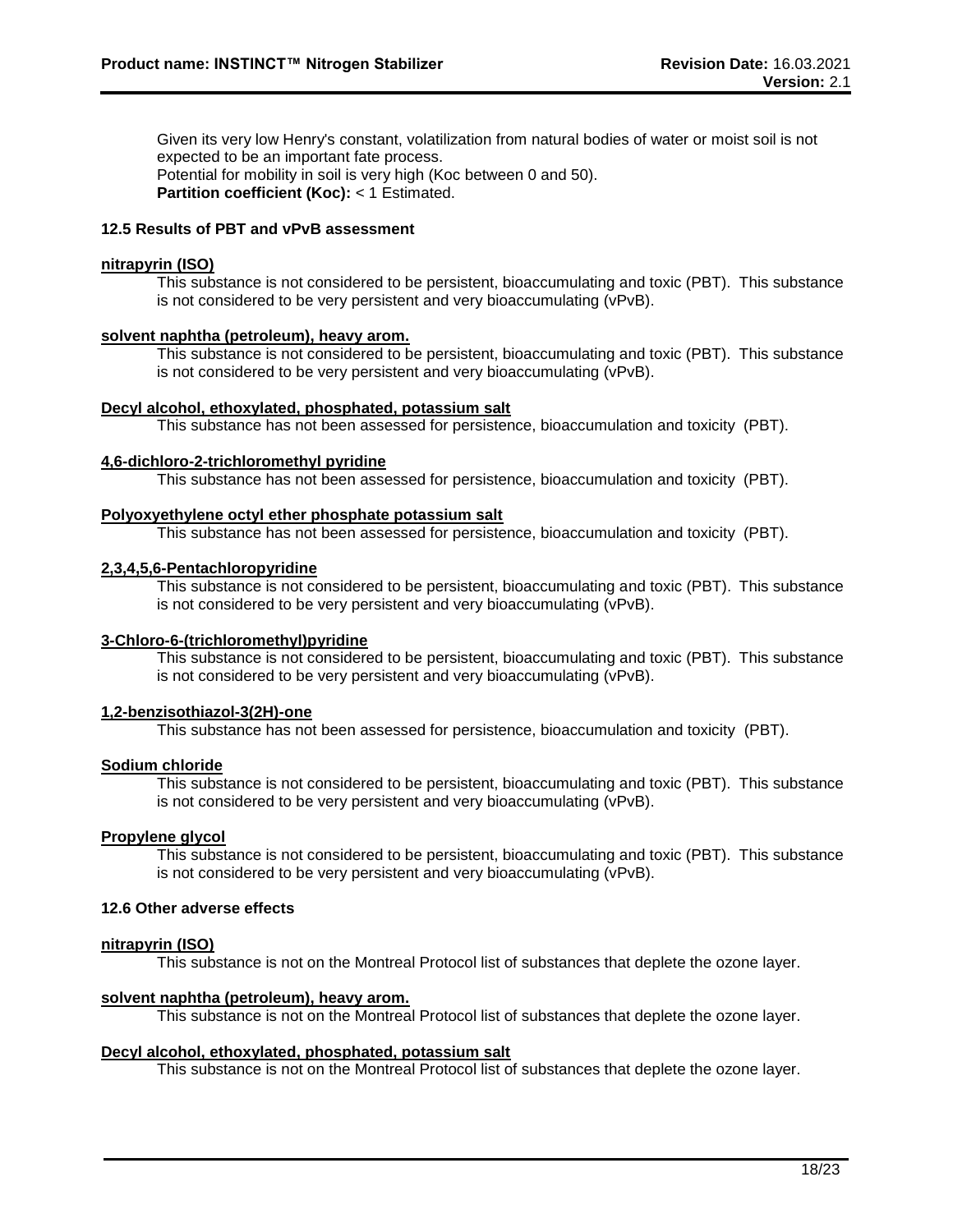#### **4,6-dichloro-2-trichloromethyl pyridine**

This substance is not on the Montreal Protocol list of substances that deplete the ozone layer.

#### **Polyoxyethylene octyl ether phosphate potassium salt**

This substance is not on the Montreal Protocol list of substances that deplete the ozone layer.

#### **2,3,4,5,6-Pentachloropyridine**

This substance is not on the Montreal Protocol list of substances that deplete the ozone layer.

#### **1,2-benzisothiazol-3(2H)-one**

This substance is not on the Montreal Protocol list of substances that deplete the ozone layer.

#### **Sodium chloride**

This substance is not on the Montreal Protocol list of substances that deplete the ozone layer.

#### **Propylene glycol**

This substance is not on the Montreal Protocol list of substances that deplete the ozone layer.

## **SECTION 13: DISPOSAL CONSIDERATIONS**

#### **13.1 Waste treatment methods**

If wastes and/or containers cannot be disposed of according to the product label directions, disposal of this material must be in accordance with your local or area regulatory authorities. This information presented below only applies to the material as supplied. The identification based on characteristic(s) or listing may not apply if the material has been used or otherwise contaminated. It is the responsibility of the waste generator to determine the toxicity and physical properties of the material generated to determine the proper waste identification and disposal methods in compliance with applicable regulations. If the material as supplied becomes a waste, follow all applicable regional, national and local laws.

The definitive assignment of this material to the appropriate EWC group and thus its proper EWC code will depend on the use that is made of this material. Contact the authorized waste disposal services.

## **SECTION 14: TRANSPORT INFORMATION**

#### **Classification for ROAD and Rail transport (ADR/RID):**

| 14.1 | UN number                         | UN 3082                                                             |
|------|-----------------------------------|---------------------------------------------------------------------|
|      | 14.2 UN proper shipping name      | ENVIRONMENTALLY HAZARDOUS SUBSTANCE, LIQUID,<br>N.O.S. (Nitrapyrin) |
|      | 14.3 Transport hazard class(es)   | 9                                                                   |
|      | 14.4 Packing group                | Ш                                                                   |
|      | 14.5 Environmental hazards        | Nitrapyrin                                                          |
|      | 14.6 Special precautions for user |                                                                     |
|      |                                   | Hazard Identification Number: 90                                    |

**Classification for SEA transport (IMO-IMDG):**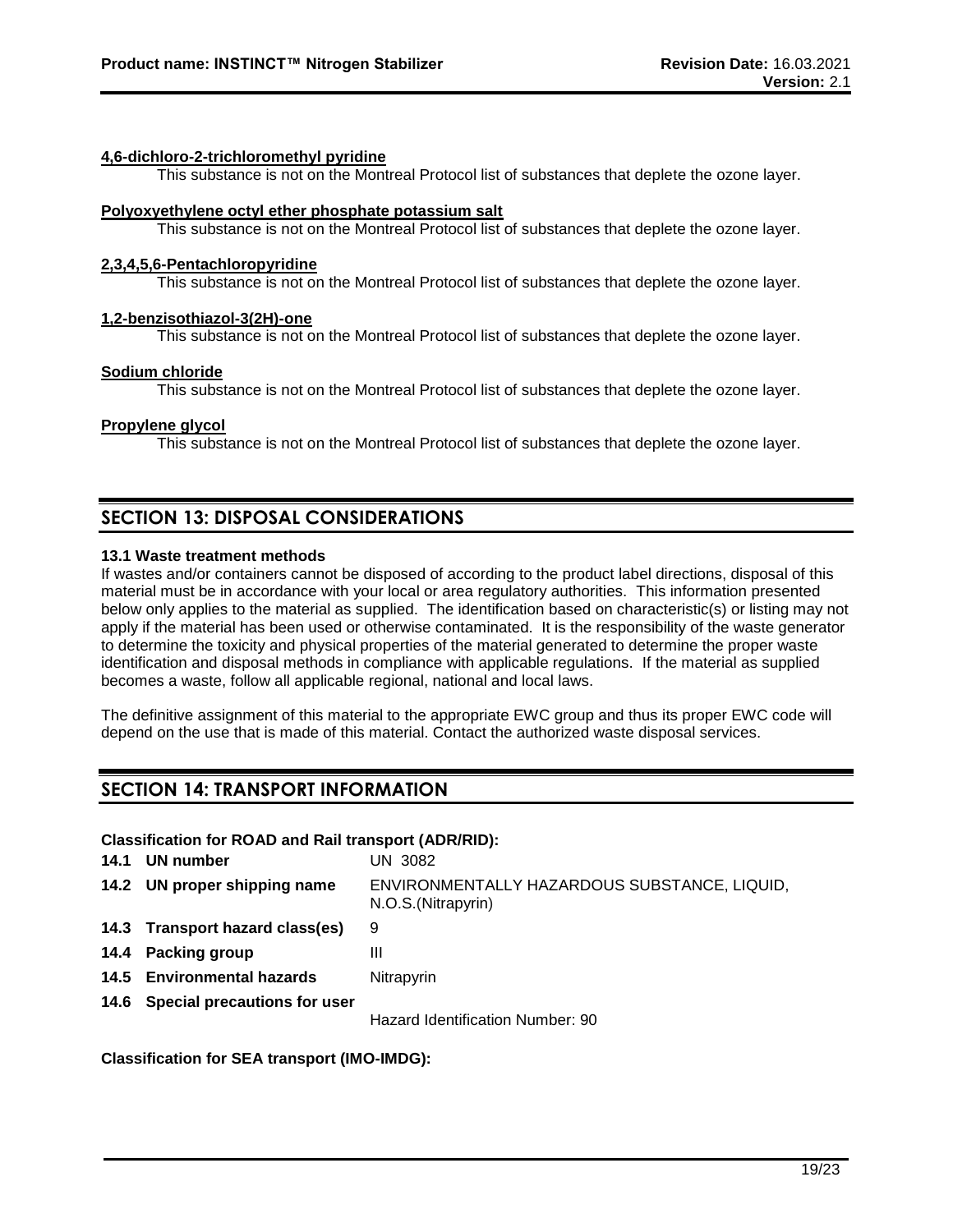| 14.1 | UN number                                                                                          | UN 3082                                                             |
|------|----------------------------------------------------------------------------------------------------|---------------------------------------------------------------------|
|      | 14.2 UN proper shipping name                                                                       | ENVIRONMENTALLY HAZARDOUS SUBSTANCE, LIQUID,<br>N.O.S. (Nitrapyrin) |
|      | 14.3 Transport hazard class(es)                                                                    | 9                                                                   |
| 14.4 | <b>Packing group</b>                                                                               | Ш                                                                   |
| 14.5 | <b>Environmental hazards</b>                                                                       | Nitrapyrin                                                          |
| 14.6 | Special precautions for user                                                                       | $EmS: F-A, S-F$                                                     |
|      | 14.7 Transport in bulk according<br>to Annex I or II of MARPOL<br>73/78 and the IBC or IGC<br>Code | Consult IMO regulations before transporting ocean bulk              |
|      | <b>Classification for AIR transport (IATA/ICAO):</b>                                               |                                                                     |
| 14.1 | <b>UN number</b>                                                                                   | <b>UN 3082</b>                                                      |
|      | 14.2 UN proper shipping name                                                                       | Environmentally hazardous substance, liquid,<br>n.o.s.(Nitrapyrin)  |
| 14.3 | Transport hazard class(es)                                                                         | 9                                                                   |
| 14.4 | <b>Packing group</b>                                                                               | Ш                                                                   |
| 14.5 | <b>Environmental hazards</b>                                                                       | Not applicable                                                      |
| 14.6 | Special precautions for user                                                                       | No data available.                                                  |

#### **Further information:**

Marine Pollutants assigned UN number 3077 and 3082 in single or combination packaging containing a net quantity per single or inner packaging of 5 L or less for liquids or having a net mass per single or inner packaging of 5 KG or less for solids may be transported as non-dangerous goods as provided in section 2.10.2.7 of IMDG code, IATA special provision A197, and ADR/RID special provision 375.

This information is not intended to convey all specific regulatory or operational requirements/information relating to this product. Transportation classifications may vary by container volume and may be influenced by regional or country variations in regulations. Additional transportation system information can be obtained through an authorized sales or customer service representative. It is the responsibility of the transporting organization to follow all applicable laws, regulations and rules relating to the transportation of the material.

## **SECTION 15: REGULATORY INFORMATION**

**15.1 Safety, health and environmental regulations/legislation specific for the substance or mixture**

**Seveso III: Directive 2012/18/EU of the European Parliament and of the Council on the control of major-accident hazards involving dangerous substances.** Listed in Regulation: ENVIRONMENTAL HAZARDS Number in Regulation: E2 200 t 500 t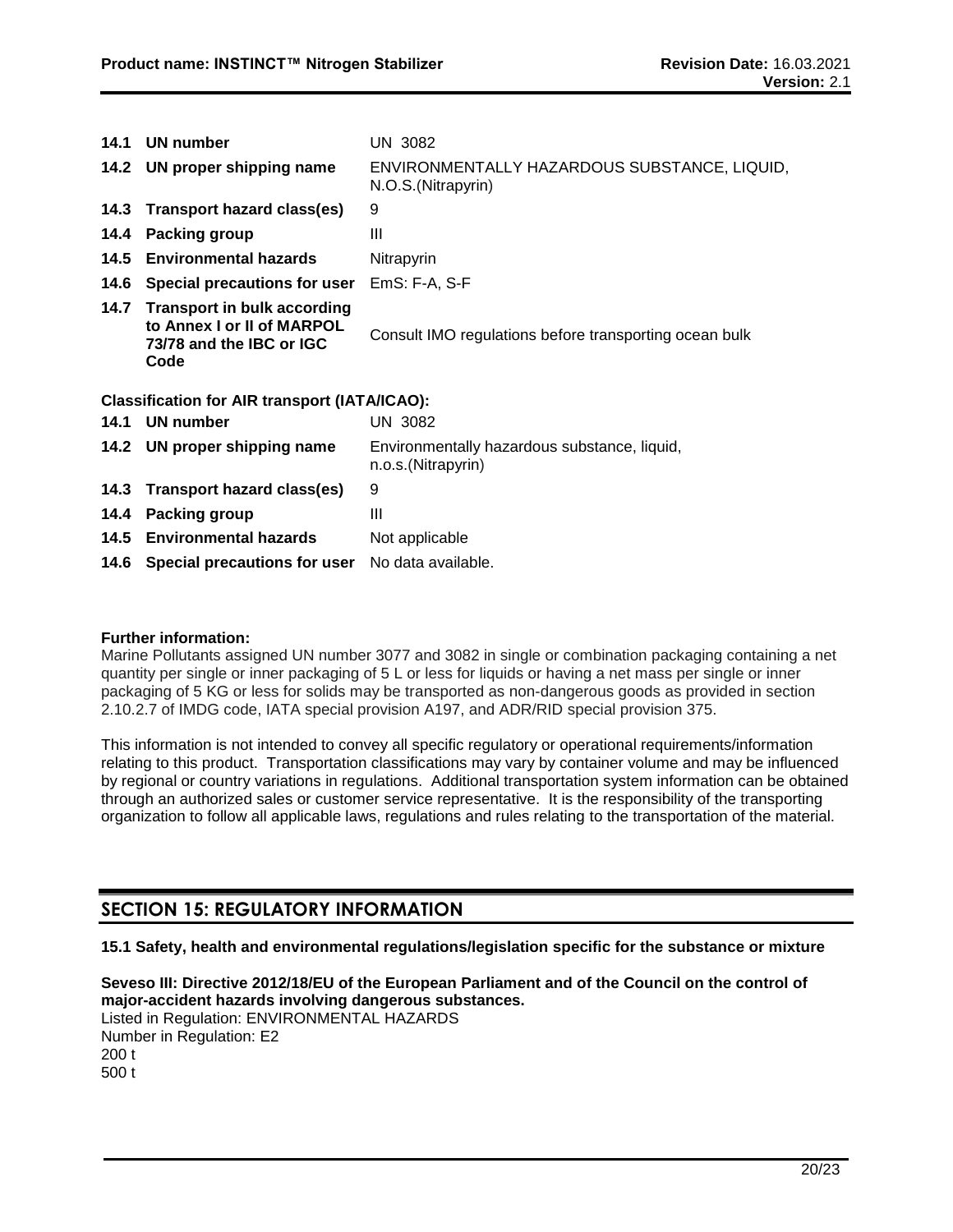Listed in Regulation: Petroleum products: (a) gasolines and naphthas, (b) kerosenes (including jet fuels), (c) gas oils (including diesel fuels, home heating oils and gas oil blending streams),(d) heavy fuel oils (e) alternative fuels serving the same purposes and with similar properties as regards flammability and environmental hazards as the products referred to in points (a) to (d) Number in Regulation: 34 2,500 t 25,000 t

#### **15.2 Chemical safety assessment**

## **SECTION 16: OTHER INFORMATION**

#### **Full text of H-Statements referred to under sections 2 and 3.**

| H302              | Harmful if swallowed.                                 |
|-------------------|-------------------------------------------------------|
| H <sub>304</sub>  | May be fatal if swallowed and enters airways.         |
| H <sub>315</sub>  | Causes skin irritation.                               |
| H317              | May cause an allergic skin reaction.                  |
| H <sub>3</sub> 18 | Causes serious eye damage.                            |
| H <sub>3</sub> 19 | Causes serious eye irritation.                        |
| H <sub>331</sub>  | Toxic if inhaled.                                     |
| H400              | Very toxic to aquatic life.                           |
| H410              | Very toxic to aquatic life with long lasting effects. |
| H411              | Toxic to aquatic life with long lasting effects.      |
| H412              | Harmful to aquatic life with long lasting effects.    |

#### **Classification and procedure used to derive the classification for mixtures according to Regulation (EC) No 1272/2008**

Skin Sens. - 1 - H317 - Calculation method Eye Dam. - 1 - H318 - Calculation method Aquatic Chronic - 2 - H411 - Calculation method

#### **Hazard Rating System**

| Health | <b>Flammability</b> | <b>Instability</b> |
|--------|---------------------|--------------------|
|        |                     |                    |

#### **Revision**

Identification Number: 97077262 / Issue Date: 16.03.2021 / Version: 2.1 DAS Code: GF-4364

Most recent revision(s) are noted by the bold, double bars in left-hand margin throughout this document.

| Legend       |                                          |
|--------------|------------------------------------------|
| <b>ACGIH</b> | USA. ACGIH Threshold Limit Values (TLV)  |
| Corteva OEL  | Corteva Occupational Exposure Limit      |
| Dow IHG      | Dow Industrial Hygiene Guideline         |
| GB EH40      | UK. EH40 WEL - Workplace Exposure Limits |
| <b>STEL</b>  | Short term exposure limit                |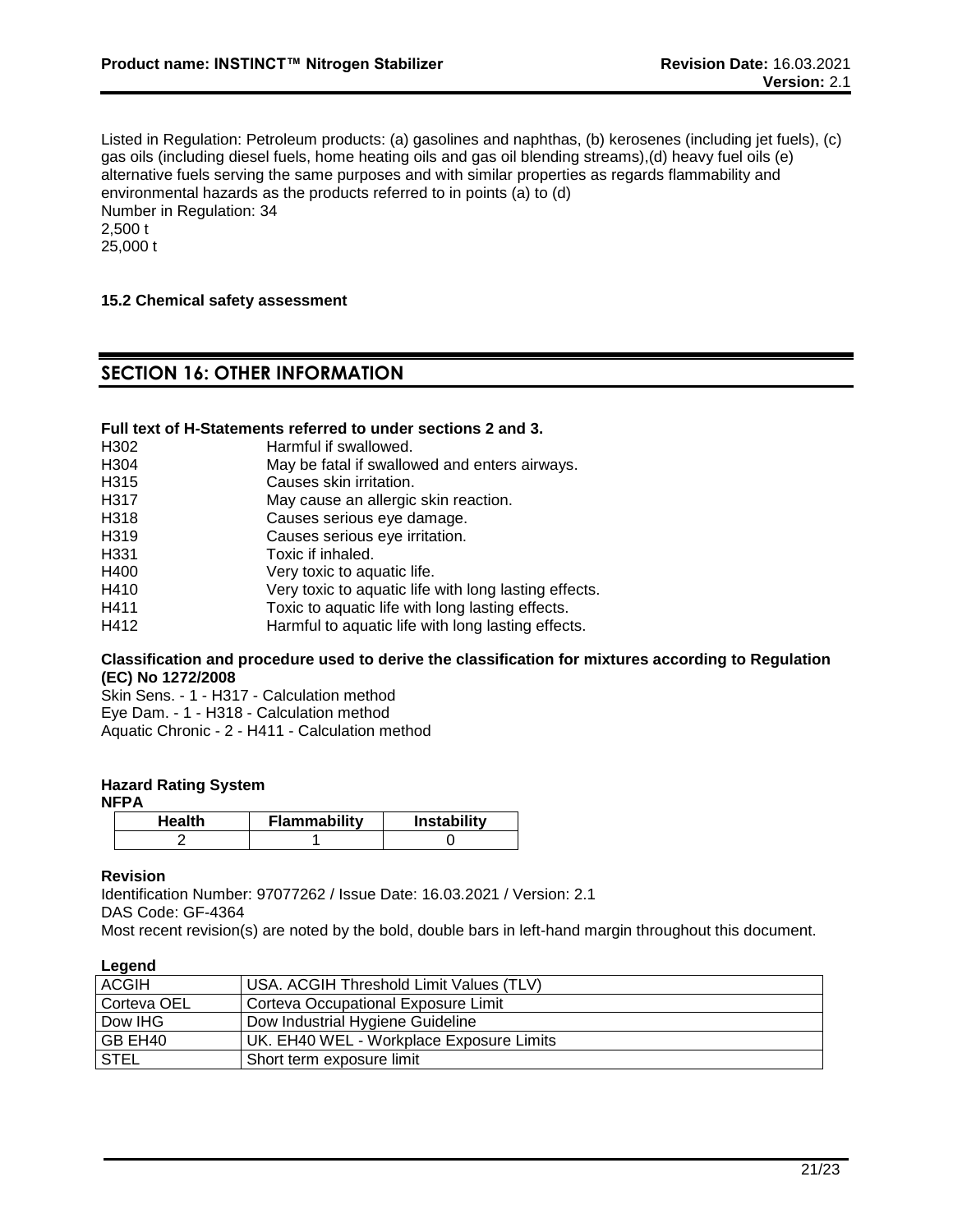| <b>TWA</b>      | 8-hr TWA                                            |
|-----------------|-----------------------------------------------------|
| <b>US WEEL</b>  | USA. Workplace Environmental Exposure Levels (WEEL) |
| Acute Tox.      | Acute toxicity                                      |
| Aquatic Acute   | Short-term (acute) aquatic hazard                   |
| Aquatic Chronic | Long-term (chronic) aquatic hazard                  |
| Asp. Tox.       | Aspiration hazard                                   |
| Eye Dam.        | Serious eye damage                                  |
| Eye Irrit.      | Eye irritation                                      |
| Skin Irrit.     | Skin irritation                                     |
| Skin Sens.      | Skin sensitization                                  |

#### **Full text of other abbreviations**

ADN - European Agreement concerning the International Carriage of Dangerous Goods by Inland Waterways; ADR - European Agreement concerning the International Carriage of Dangerous Goods by Road; AIIC - Australian Inventory of Industrial Chemicals; ASTM - American Society for the Testing of Materials; bw - Body weight; CLP - Classification Labelling Packaging Regulation; Regulation (EC) No 1272/2008; CMR - Carcinogen, Mutagen or Reproductive Toxicant; DIN - Standard of the German Institute for Standardisation; DSL - Domestic Substances List (Canada); ECHA - European Chemicals Agency; EC-Number - European Community number; ECx - Concentration associated with x% response; ELx - Loading rate associated with x% response; EmS - Emergency Schedule; ENCS - Existing and New Chemical Substances (Japan); ErCx - Concentration associated with x% growth rate response; GHS - Globally Harmonized System; GLP - Good Laboratory Practice; IARC - International Agency for Research on Cancer; IATA - International Air Transport Association; IBC - International Code for the Construction and Equipment of Ships carrying Dangerous Chemicals in Bulk; IC50 - Half maximal inhibitory concentration; ICAO - International Civil Aviation Organization; IECSC - Inventory of Existing Chemical Substances in China; IMDG - International Maritime Dangerous Goods; IMO - International Maritime Organization; ISHL - Industrial Safety and Health Law (Japan); ISO - International Organisation for Standardization; KECI - Korea Existing Chemicals Inventory; LC50 - Lethal Concentration to 50 % of a test population; LD50 - Lethal Dose to 50% of a test population (Median Lethal Dose); MARPOL - International Convention for the Prevention of Pollution from Ships; n.o.s. - Not Otherwise Specified; NO(A)EC - No Observed (Adverse) Effect Concentration; NO(A)EL - No Observed (Adverse) Effect Level; NOELR - No Observable Effect Loading Rate; NZIoC - New Zealand Inventory of Chemicals; OECD - Organization for Economic Co-operation and Development; OPPTS - Office of Chemical Safety and Pollution Prevention; PBT - Persistent, Bioaccumulative and Toxic substance; PICCS - Philippines Inventory of Chemicals and Chemical Substances; (Q)SAR - (Quantitative) Structure Activity Relationship; REACH - Regulation (EC) No 1907/2006 of the European Parliament and of the Council concerning the Registration, Evaluation, Authorisation and Restriction of Chemicals; RID - Regulations concerning the International Carriage of Dangerous Goods by Rail; SADT - Self-Accelerating Decomposition Temperature; SDS - Safety Data Sheet; SVHC - substance of very high concern; TCSI - Taiwan Chemical Substance Inventory; TRGS - Technical Rule for Hazardous Substances; TSCA - Toxic Substances Control Act (United States); UN - United Nations; vPvB - Very Persistent and Very Bioaccumulative

#### **Information Source and References**

This SDS is prepared by Product Regulatory Services and Hazard Communications Groups from information supplied by internal references within our company.

Corteva Agriscience UK Ltd urges each customer or recipient of this (M)SDS to study it carefully and consult appropriate expertise, as necessary or appropriate, to become aware of and understand the data contained in this (M)SDS and any hazards associated with the product. The information herein is provided in good faith and believed to be accurate as of the effective date shown above. However, no warranty, express or implied, is given. Regulatory requirements are subject to change and may differ between various locations. It is the buyer's/user's responsibility to ensure that his activities comply with all federal, state, provincial or